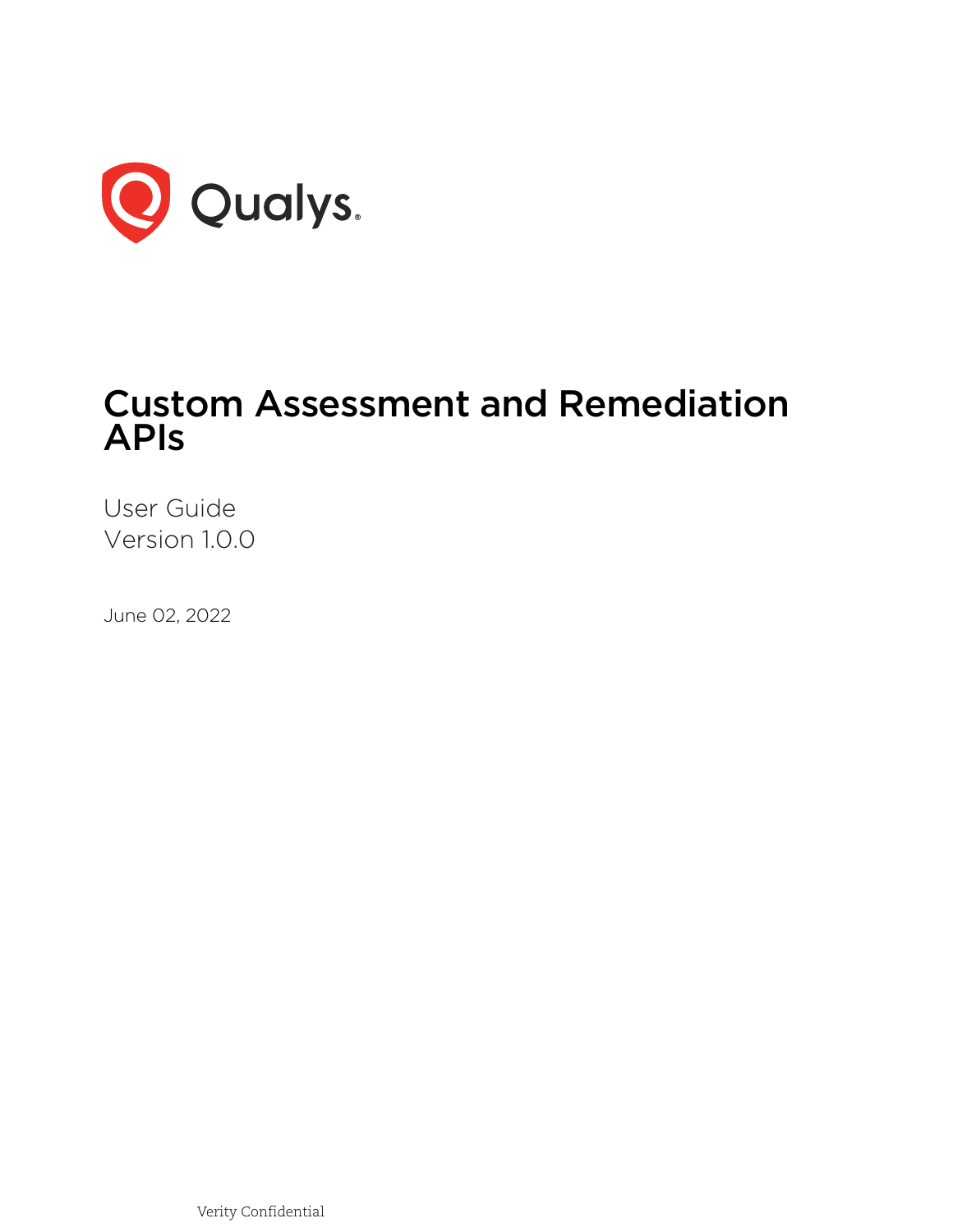Copyright 2022 by Qualys, Inc. All Rights Reserved.

Qualys and the Qualys logo are registered trademarks of Qualys, Inc. All other trademarks are the property of their respective owners.

Qualys, Inc. 919 E Hillsdale Blvd 4th Floor Foster City, CA 94404 1 (650) 801 6100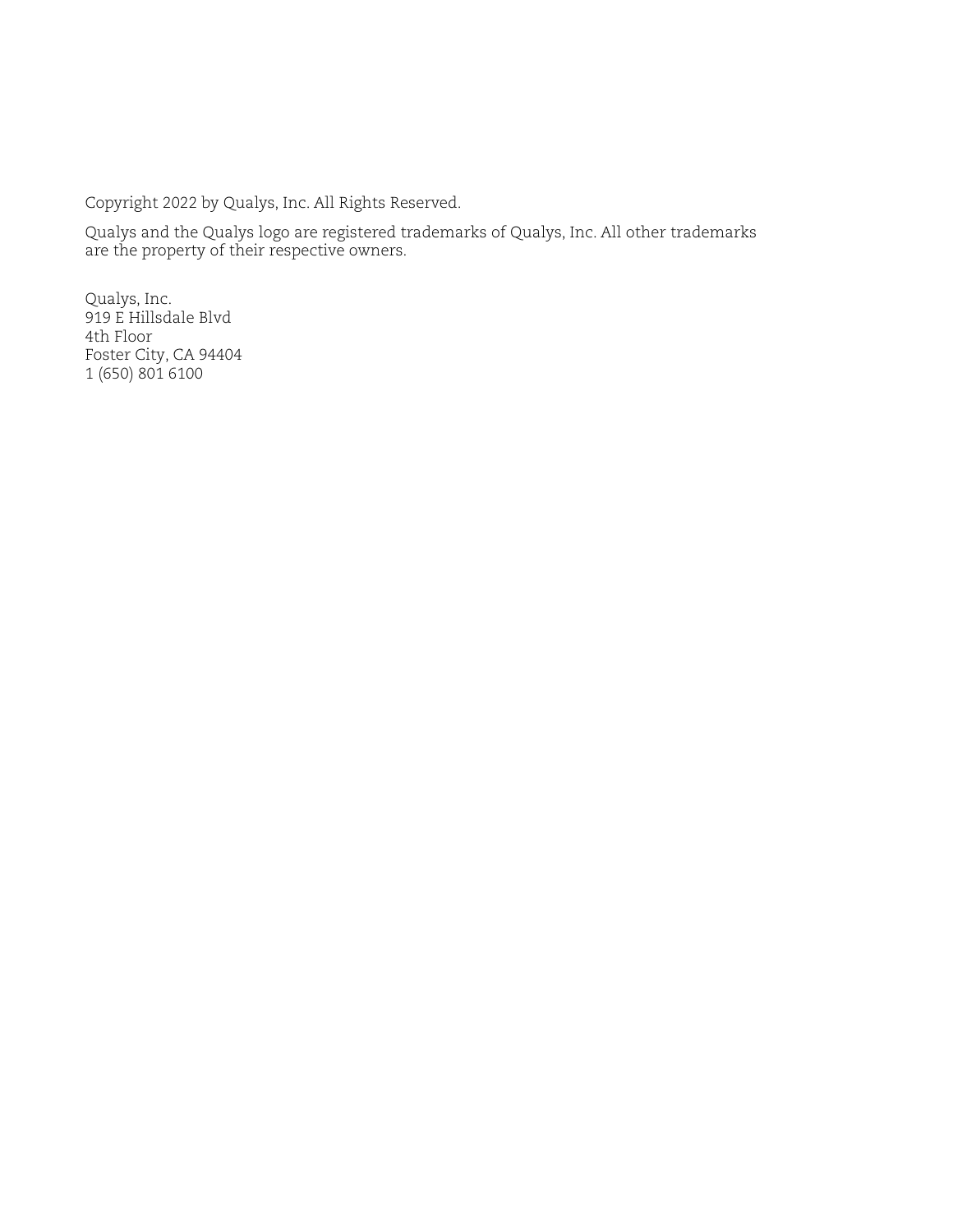

# **Table of Contents**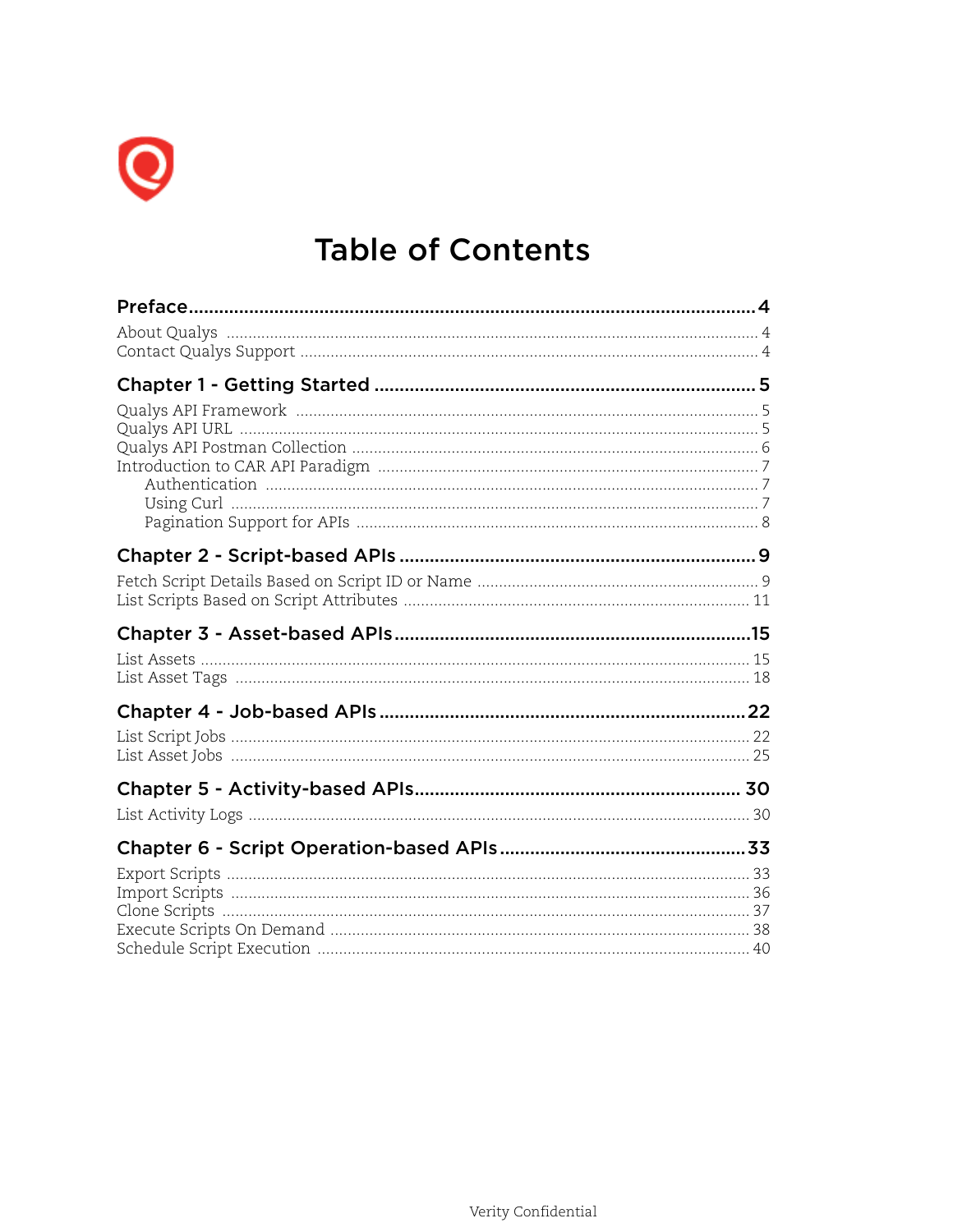# <span id="page-3-0"></span>Preface

This user guide is intended for application developers who will use the Qualys CAR API.

# <span id="page-3-1"></span>About Qualys

Qualys, Inc. (NASDAQ: QLYS) is a pioneer and leading provider of cloud-based security and compliance solutions. The Qualys Cloud Platform and its integrated apps help businesses simplify security operations and lower the cost of compliance by delivering critical security intelligence on demand and automating the full spectrum of auditing, compliance and protection for IT systems and web applications.

Founded in 1999, Qualys has established strategic partnerships with leading managed service providers and consulting organizations including Accenture, BT, Cognizant Technology Solutions, Deutsche Telekom, Fujitsu, HCL, HP Enterprise, IBM, Infosys, NTT, Optiv, SecureWorks, Tata Communications, Verizon and Wipro. The company is also a founding member of th[e Cloud Security Alliance \(CSA\)](https://cloudsecurityalliance.org/). For more information, please visit <www.qualys.com>.

# <span id="page-3-2"></span>Contact Qualys Support

Qualys is committed to providing you with the most thorough support. Through online documentation, telephone help, and direct email support, Qualys ensures that your questions will be answered in the fastest time possible. We support you 7 days a week, 24 hours a day. Access support information a[t www.qualys.com/support/.](http://www.qualys.com/support/)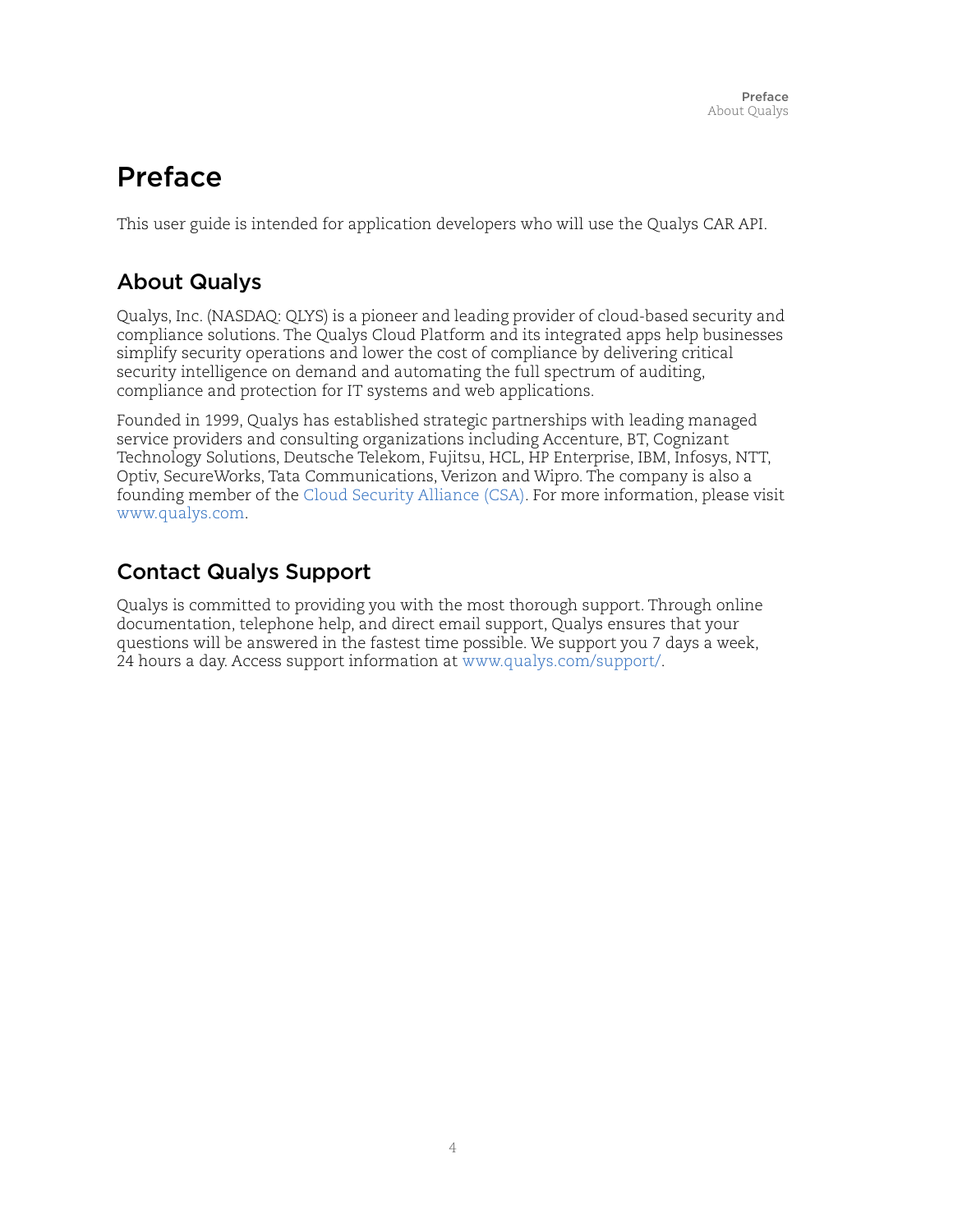# <span id="page-4-0"></span>Chapter 1 - Getting Started

Welcome to Qualys Custom Assessment and Remediation (CAR) APIs.

#### Get Started

[Qualys API Framework](#page-4-1) - Learn the basics about making API requests. The base URL depends on the platform where your Qualys account is located.

[Introduction to CAR API Paradigm](#page-6-0) - Get tips on using the Curl command-line tool to make API requests. Every API request must authenticate using a JSON Web Token (JWT) obtained from the Qualys Authentication API.

#### Get API Notifications

Subscribe to our API Notifications RSS Feeds for announcements and latest news.

**From our Community** [Join our Community](https://community.qualys.com/login!input.jspa?registerOnly=true) [API Notifications RSS Feeds](https://community.qualys.com/community/notifications-api)

# <span id="page-4-1"></span>Qualys API Framework

The Qualys CAR API uses the following framework.

## Request URL

The URL for making API requests respects the following structure:

https://<baseurl>/<module>/<object>/<object\_id>/<operation>

where the components are described below.

| <baseurl></baseurl>     | The Qualys API server URL that you should use for API<br>requests depends on the platform where your account<br>is located. The base URL for Qualys US Platform 1 is:<br>https://gateway.qg1.apps.qualys.com |
|-------------------------|--------------------------------------------------------------------------------------------------------------------------------------------------------------------------------------------------------------|
| <module></module>       | The API module. For the CAR API, the module is: "sm".                                                                                                                                                        |
| <object></object>       | The module specific object.                                                                                                                                                                                  |
| <object_id></object_id> | (Optional) The module specific object ID, if appropriate.                                                                                                                                                    |
| <operation></operation> | The request operation, such as count and search.                                                                                                                                                             |

# <span id="page-4-2"></span>Qualys API URL

The Qualys API URL you should use for API requests depends on the Qualys platform where your account is located.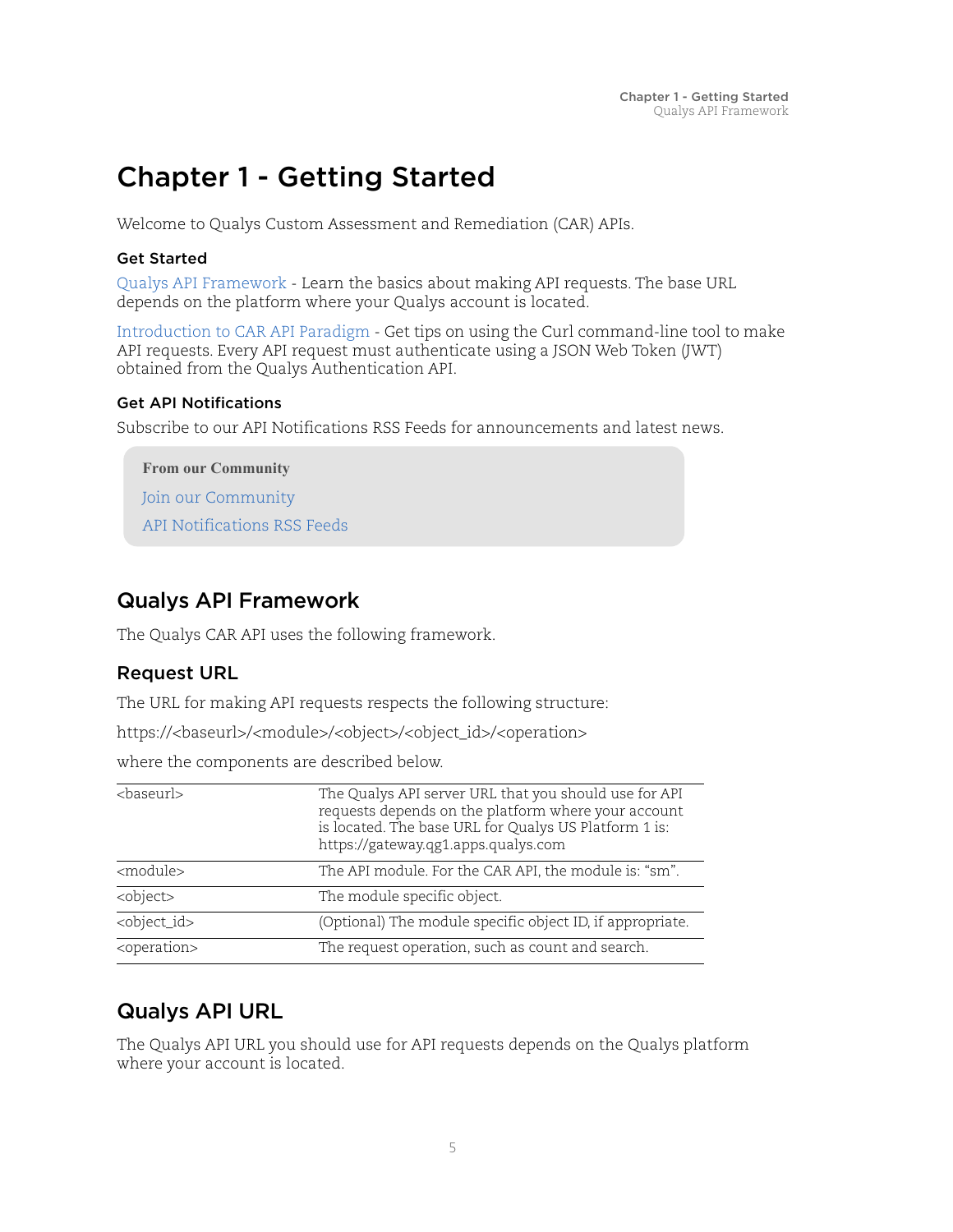#### [Click here to identify your Qualys platform and get the API URL](https://www.qualys.com/platform-identification/)

This documentation uses the API gateway URL for Qualys US Platform 1 (https://gateway.qg1.apps.qualys.com) in sample API requests. If you're on another platform, please replace this URL with the appropriate gateway URL for your account.

# <span id="page-5-0"></span>Qualys API Postman Collection

Interact with Qualys APIs using Postman. Instead of creating calls manually to send over the command line, you can use the Qualys Postman Collection to get started with Qualys APIs quickly.

[Click here to view the steps involved](https://documenter.getpostman.com/view/7159960/SVtSXqHx?version=latest)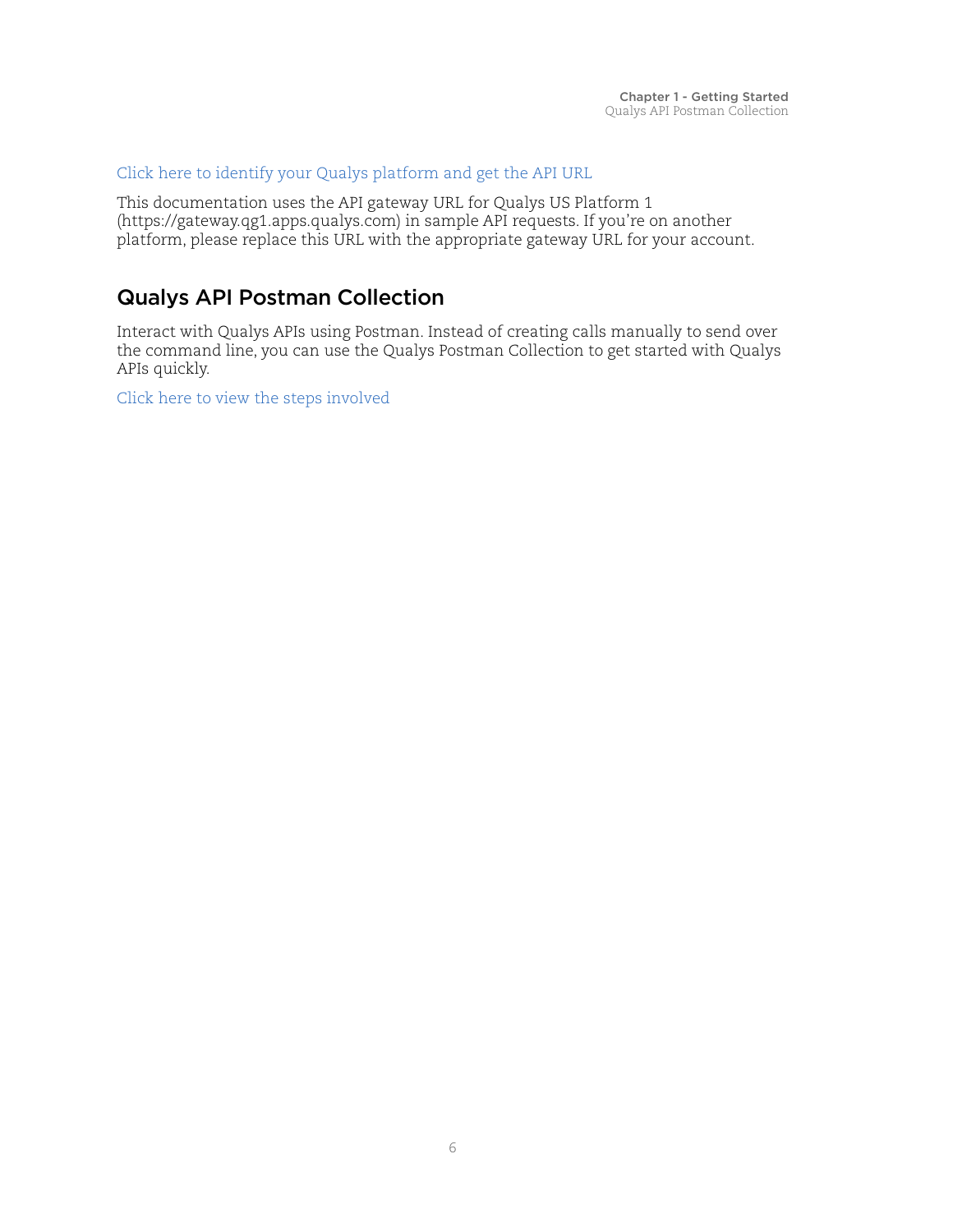# <span id="page-6-0"></span>Introduction to CAR API Paradigm

# <span id="page-6-1"></span>Authentication

You must authenticate to the Qualys Cloud Platform using Qualys account credentials (user name and password) and get the JSON Web Token (JWT) before you can start using the CAR APIs. Use the Qualys Authentication API to get the JWT.

For example,

```
curl -X POST https://gateway.qg1.apps.qualys.com/auth -d 
"username=value1&password=passwordValue&token=true" -H "Content-
Type: application/x-www-form-urlencoded"
```
where gateway.qg1.apps.qualys.com is the base URL to the Qualys API server where your account is located.

- **username** and **password** are the credentials of the user account for which you want to fetch CAR data

- **token** should be true
- **Content-Type** should be "application/x-www-form-urlencoded"

The Authentication API returns a JSON Web Token (JWT) which you can use for authentication during CAR API calls. The token expires in 4 hours. You must regenerate the token to continue using the CAR API.

# <span id="page-6-2"></span>Using Curl

**Curl** is a multi-platform command-line tool used to transfer data using multiple protocols. This tool is supported on many systems, including Windows, Unix, Linux and Mac. In this document Curl is used in the examples to build Qualys API requests using the HTTP over SSL (https) protocol, which i s required.

Want to learn more Visit<https://curl.haxx.se/>

|  |  |  | The following Curl options are used according to different situations: |
|--|--|--|------------------------------------------------------------------------|
|  |  |  |                                                                        |

| Option                                        | Description                                                                                                                                                                                                                                                                                                         |
|-----------------------------------------------|---------------------------------------------------------------------------------------------------------------------------------------------------------------------------------------------------------------------------------------------------------------------------------------------------------------------|
| -X GET/POST                                   | The GET method or the POST method is used as per requirement.                                                                                                                                                                                                                                                       |
| -H 'authorization:<br>Bearer <token>'</token> | This option is used to provide a custom HTTP request header parameter<br>for authentication. Provide the JSON Web Token (JWT) received from<br>Qualys authentication API in the following format:<br>Authorization: Bearer <token><br/>For information about Qualys authentication API, see Authentication.</token> |
| -H 'content-type:<br>application/json'        | Denotes that content is in JSON format.                                                                                                                                                                                                                                                                             |
| -d @request.json                              | Provide a request json file for parameter input.                                                                                                                                                                                                                                                                    |
| --data-urlencode                              | Used to encode spaces and special characters in the URL/Parameter<br>values.                                                                                                                                                                                                                                        |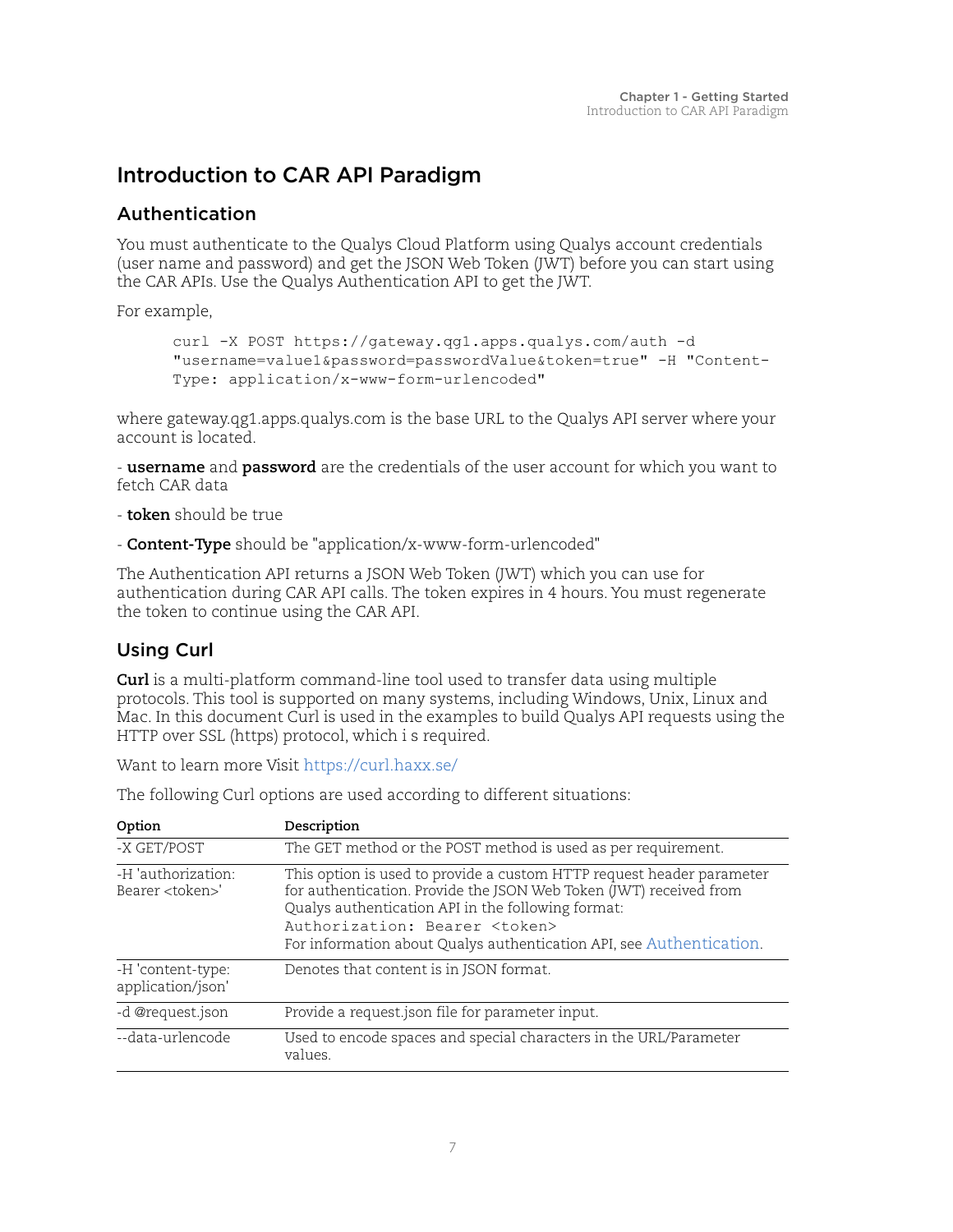The sample below shows a typical Curl request using options mentioned above and how they interact with each other.

```
curl --location --request GET
'https://gateway.xxx.eng.xxx.qualys.com/sm/v1/scripts/exportids=1
6515' \
--header 'Authorization: Bearer <authToken>'
\{\ \} "
```
## <span id="page-7-0"></span>Pagination Support for APIs

CAR APIs are designed to fetch 10 records per page by default. You can use pageSize and pageNumber paramaters to fetch more records.

For example:

```
{
     "filter":"status:APPROVED",
     "pageSize":30,
     "pageNumber":0
}
```
Here, 'pageSize' indicates the number of records that should be included in a page. 'pagenumber' indicates the page number from which records must be fetched. For example, **"pageNumber":0** would fetch results from page 1.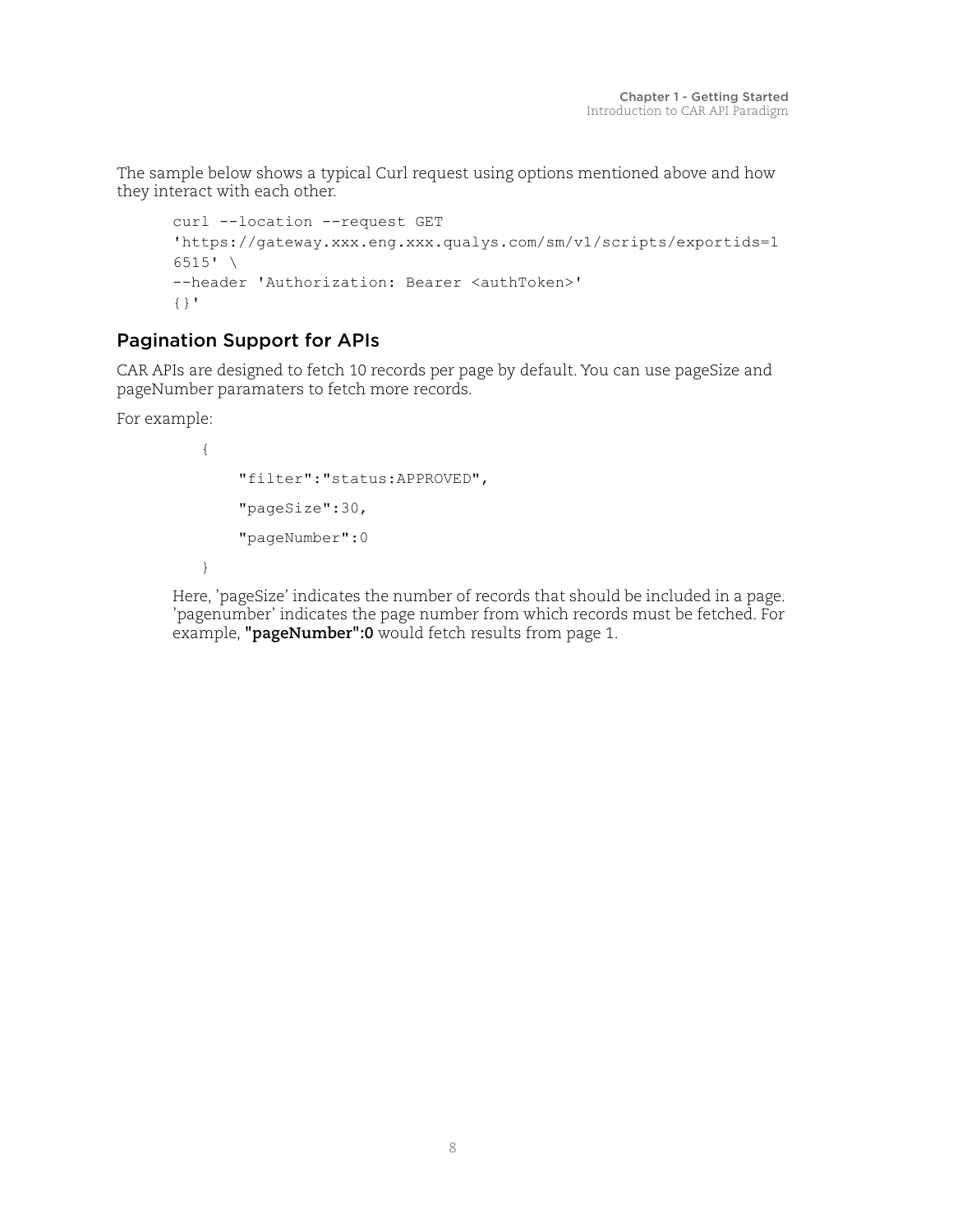# <span id="page-8-0"></span>Chapter 2 - Script-based APIs

Use these API functions to fetch required scripts:

- [Fetch Script Details Based on Script ID or Name](#page-8-1)
- [List Scripts Based on Script Attributes](#page-10-0)

# <span id="page-8-1"></span>Fetch Script Details Based on Script ID or Name

[GET]

#### **sm/v1/scripts/{id}**

Search script details based on the script ID or the script name.

#### Response Code

- 200: Returns the script details output
- 404: If script with id/name not found
- 500: Internal server error

#### Input Parameters

| {id} as Path parameter (String) | Provide Script ID or script name for which you want to fetch<br>the details.                                                                                                 |
|---------------------------------|------------------------------------------------------------------------------------------------------------------------------------------------------------------------------|
| Authorization (String)          | (Required) Authorization token to authenticate to the Qualys<br>Cloud Platform.<br>Prepend token with "Bearer" and one space. For example:<br>Bearer <authtoken></authtoken> |

#### Sample

#### Request:

```
curl--location--request GET 
      'https://gateway.xxx.eng.xxx.qualys.com/sm/v1/scripts/16012'\ 
      --header'Content-Type:application/json'\ 
      --header'Authorization:Bearer <authToken>'\ 
      --data-raw''
Request Body: N/A
```
#### Response:

```
{ 
"body":{ 
"id":<SCRIPT ID>, 
"customerUUId":"<CUSTOMER UUID>", 
"title":"<SCRIPT TITLE>",
```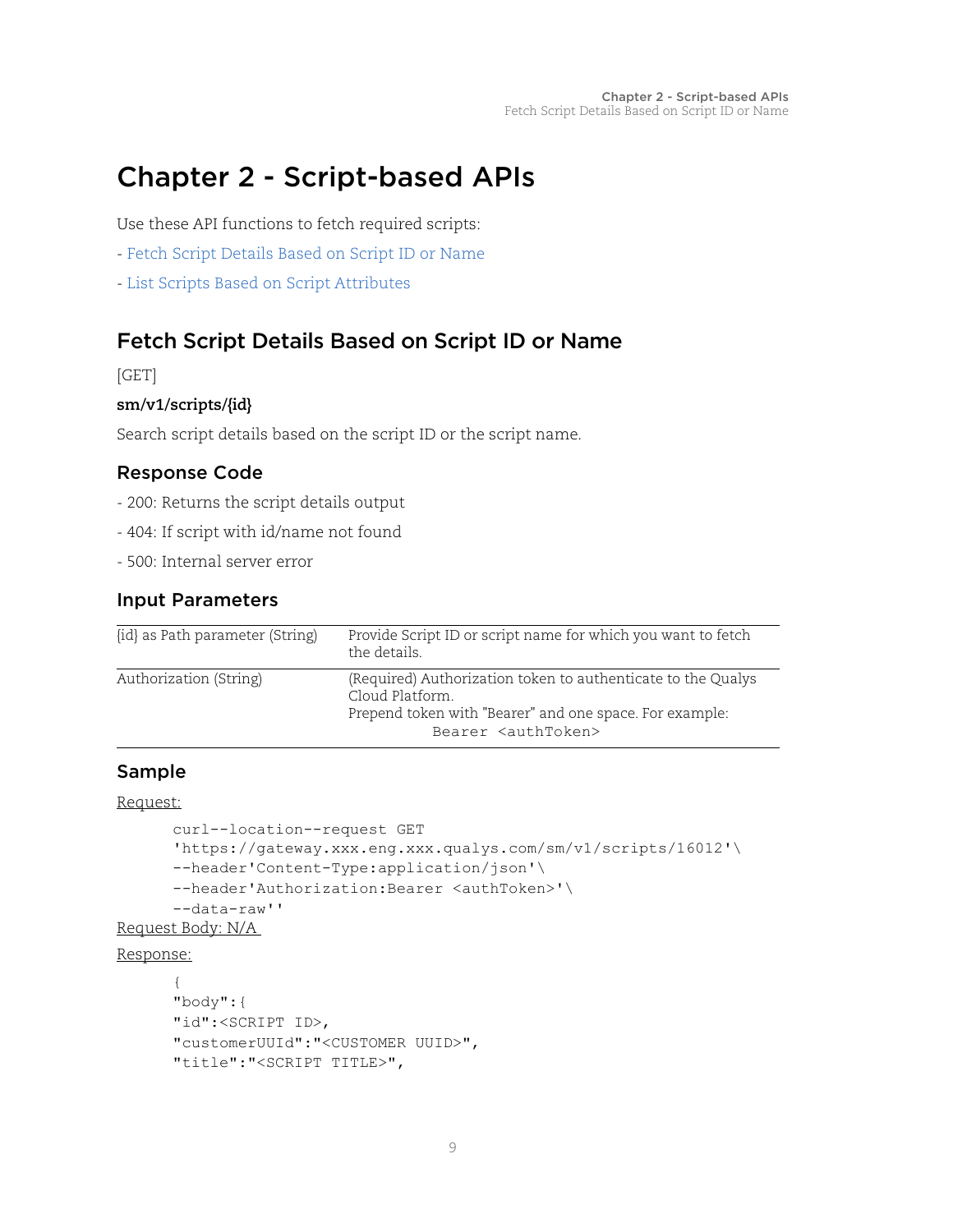```
"description":"", 
"category":{ 
"id": 6, 
"name":"<SCRIPT NAME>" 
}, 
"scriptStatus":"APPROVED", 
"importedFromId":0, 
"platform":"WINDOWS", 
"severity":2, 
"threshold":12, 
"type":{ 
"id":1, 
"name":"Python" 
}, 
"content":"<SCRIPT CONTENT>", 
"recurringDay":0, 
"approverId":"<USER ID OF APPROVER>", 
"approverName":"<USER NAME OF APPROVER>", 
"created":{ 
"dateTime":1651846745520, 
"user":{ 
"id":"<SCRIPT ID>", 
"name":"<USER NAME>", 
}, 
"updated":{ 
"dateTime":1652865043670, 
"user":{ 
"id":"<USER ID>", 
"name":<USER NAME>", 
} 
}, 
"lastExecutedDateTime":1652865043670, 
"hasBlacklistedCommands":true, 
"blacklistedCommands":"os.chmod, wget.download" 
} 
}
```
**Note:** The script content is in base64-encoded format.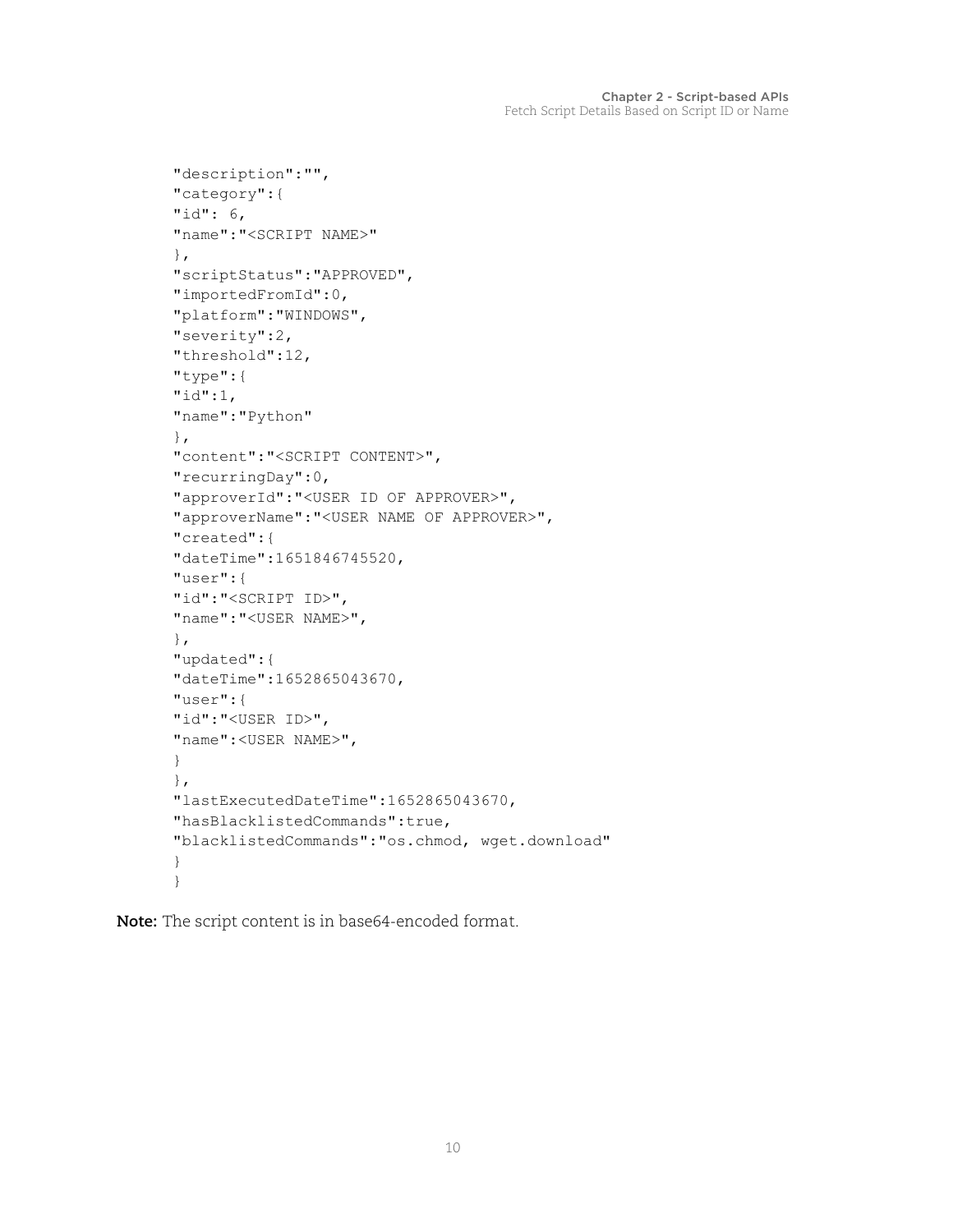# <span id="page-10-0"></span>List Scripts Based on Script Attributes

[POST]

#### **/sm/v1/scripts/search**

Search list of scripts for an user account.

### Response Code

- 200: Returns list of scripts
- 500: Internal server error

## Input Parameters

| Filter (String)        | Filter the scripts by providing a query using Qualys syntax.<br>Refer to the "How to Search" topic in the online help for<br>assistance with creating your query.<br>For example - "filter": "status: DEPRECATED" |
|------------------------|-------------------------------------------------------------------------------------------------------------------------------------------------------------------------------------------------------------------|
|                        | Filter the scripts based on their status. For example:<br>Approved, Pending Review, Pending Test, Rejected,<br>Deprecated.                                                                                        |
| pageNumber (String)    | The page to be returned. Starts from zero.                                                                                                                                                                        |
| pageSize (String)      | The number of records per page to be included in the<br>response. Default is 10.                                                                                                                                  |
| sort (String)          | Sort the results using a Qualys token. For example:                                                                                                                                                               |
| Authorization (String) | (Required) Authorization token to authenticate to the Qualys<br>Cloud Platform.<br>Prepend the token with 'Bearer', followed by a space. For<br>example:<br>Bearer <authtoken></authtoken>                        |

### Sample

#### Request:

```
curl --location--request POST 'https:// 
gateway.xxx.eng.xxx.qualys.com /sm/v1/scripts/search' \ 
--header 'Content-Type: application/json' \ 
--header 'Authorization: Bearer <authToken>' \ 
--data-raw '{ 
"filter":"status:DEPRECATED" 
}'
```
Request Body:

i) Filter scripts with status 'Rejected':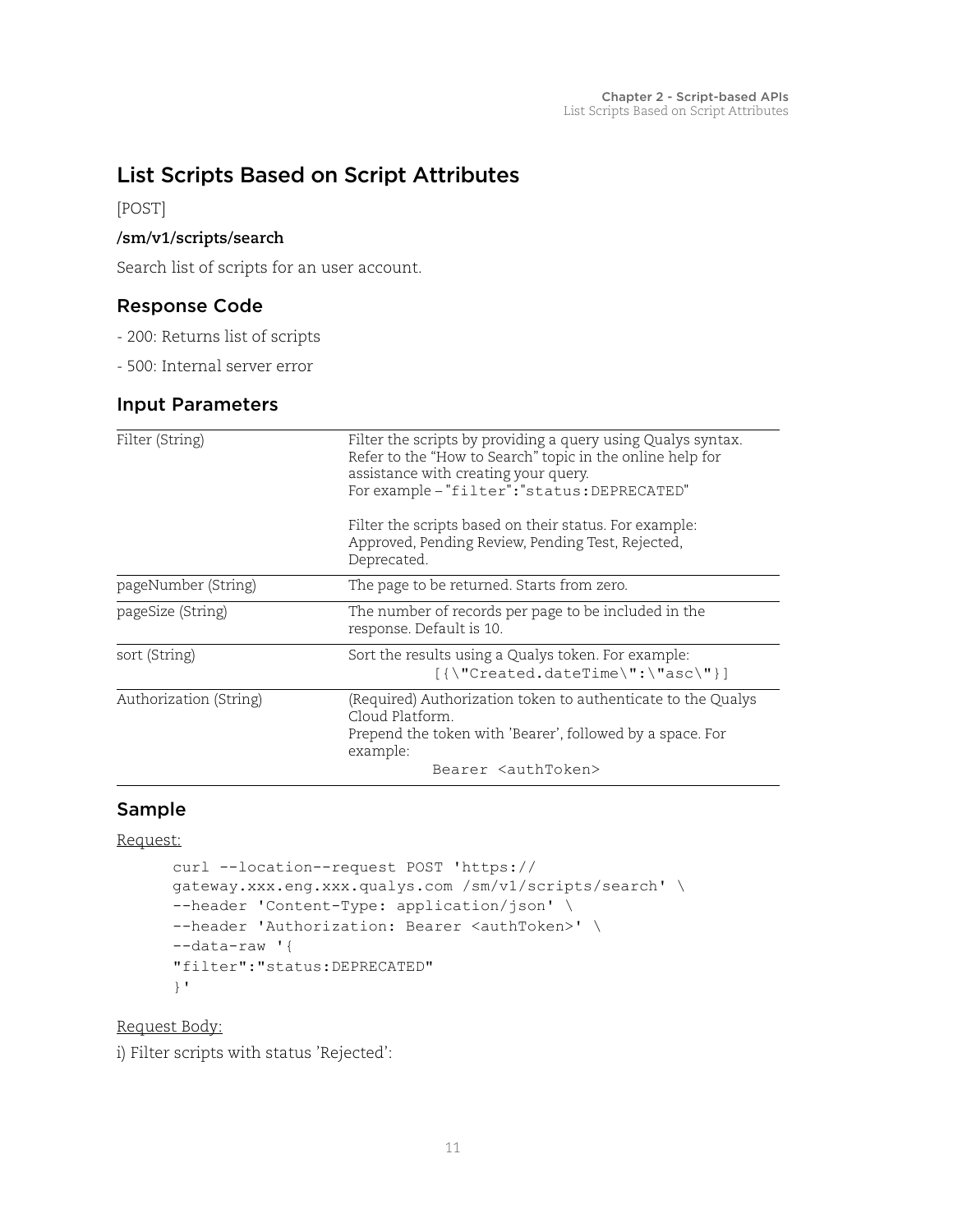```
{ 
                "filter":"status:REJECTED" 
          } 
Response:
            { 
                "body": { 
                "totalCount": 1, 
                "list": [ 
            { 
                "severity": 1, 
                "testAssets": null, 
                "importedFromId": 0, 
                "approverId": null, 
                "created": { 
                "dateTime": 1651490591578, 
                "user": { 
               "name": "<USER NAME>",
                "id": "<USER ID>"
                    } 
                }, 
                "blacklistedCommands": "", 
                "description": "This script is created for Sanity Automa-
          tion", 
                "lastExecutedDateTime": 0, 
                "threshold": 250, 
                "title": "<SCRIPT TITLE>", 
                "type": { 
                "name": "Powershell", 
                "id": 4 
                }, 
                "excludedAssets": null, 
                "assetTags": null,
```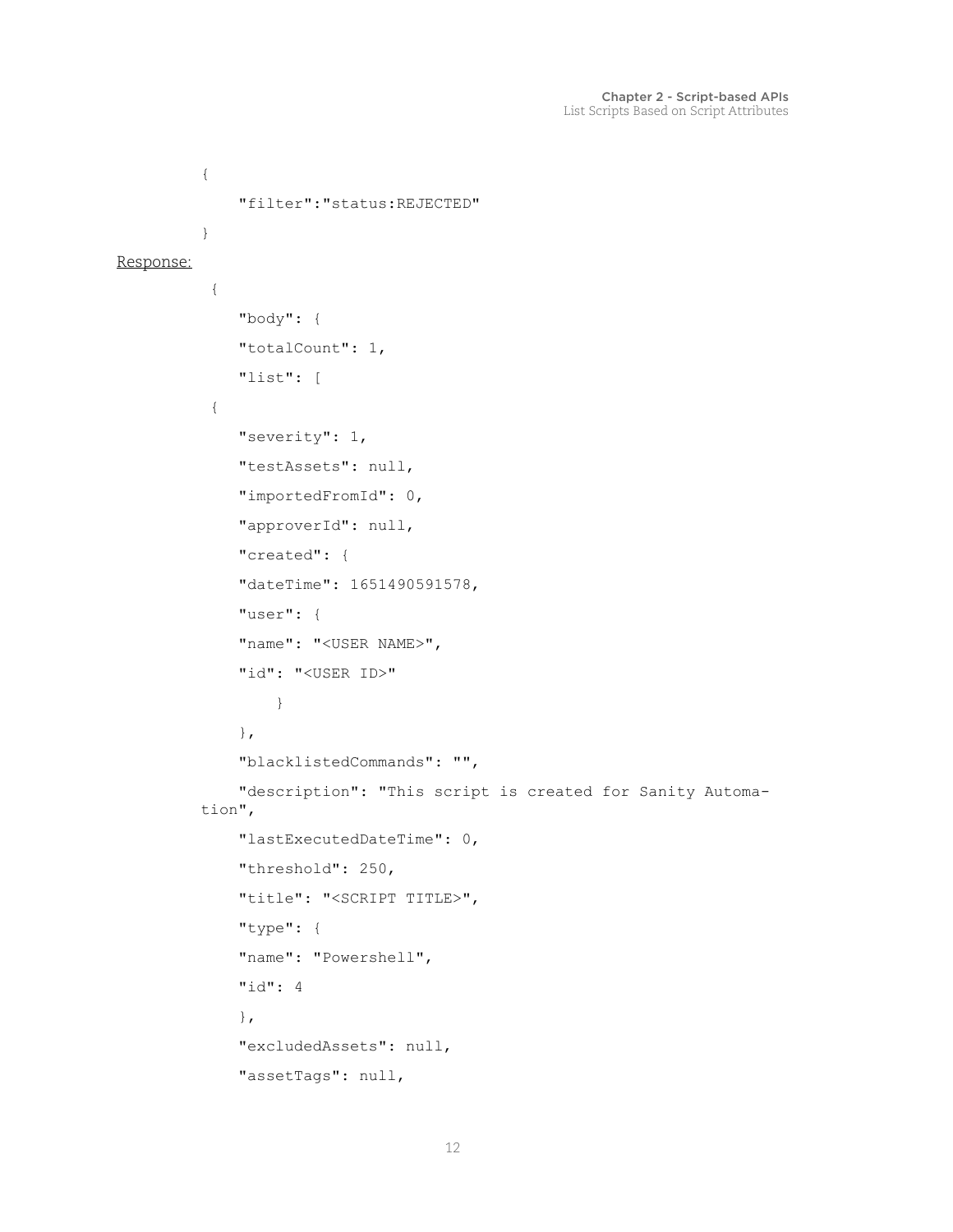```
 "platform": "WINDOWS", 
 "approverName": null, 
 "subscribedModules": [ 
 "PC" 
\frac{1}{2},
 "schedule": { 
 "recurringDay": 0, 
 "recurringTime": null, 
 "frequency": null 
 }, 
 "customerUuid": "<CUSTOMER UUID>", 
 "assets": null, 
 "hasBlacklistedCommands": false, 
 "id": "72524", 
 "category": { 
 "name": "Data Backup", 
 "id": 1 
 }, 
 "updated": { 
 "dateTime": 1651490890451, 
 "user": { 
"name": "<USER NAME>",
 "id": "<USER ID>"
 } 
 }, 
 "status": "REJECTED" 
 } 
 ] 
 }
```
}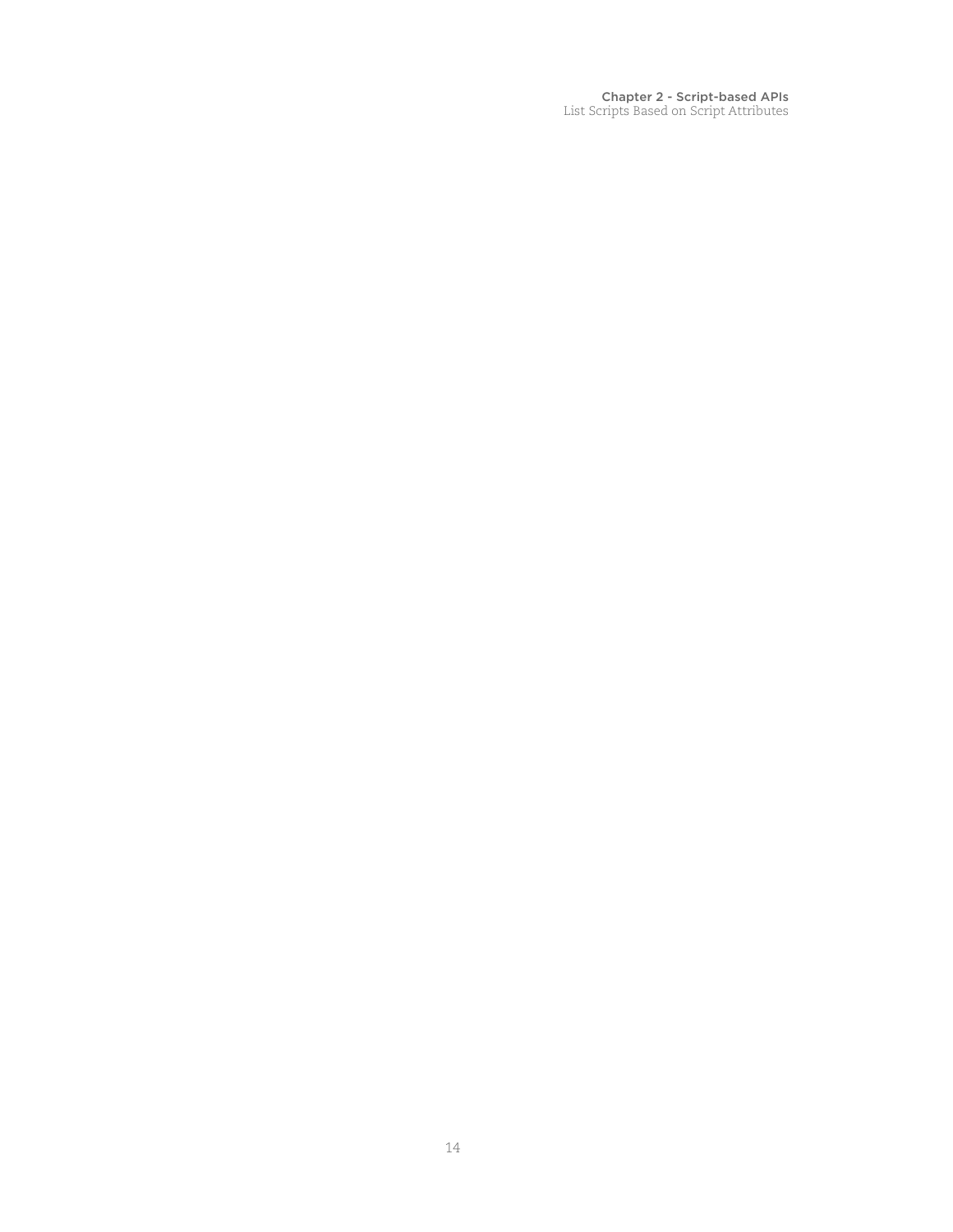# <span id="page-14-0"></span>Chapter 3 - Asset-based APIs

Use the following API functions to fetch the asset information:

- [List Assets](#page-14-1)
- [List Asset Tags](#page-17-0)

# <span id="page-14-1"></span>List Assets

#### **/sm/v1/assets/search**

[POST]

Search list of assets on which CAR is enabled.

#### Response Code

- 200: Returns list of assets
- 500: Internal server error

#### Input Parameters

| Authorization (String) | (Required) Authorization token to authenticate to the Qualys<br>Cloud Platform.<br>Prepend the token with 'Bearer', followed by a space. For<br>example: |
|------------------------|----------------------------------------------------------------------------------------------------------------------------------------------------------|
|                        | Bearer <authtoken></authtoken>                                                                                                                           |

### Sample

#### Request:

```
curl --location --request POST 
      'https://gateway.xxx.eng.xxx.qualys.com/sm/v1/assets/search' \ 
      --header 'Authorization: Bearer <authToken> 
Response:
      { 
           "errorCode": null, 
          "message": null, 
           "body": { 
           "totalCount": <NUMBER OF ASSETS>, 
           "list": [ 
           { 
           "sortValues":[], 
           "data":{ 
           "interfaces":[ 
           {
```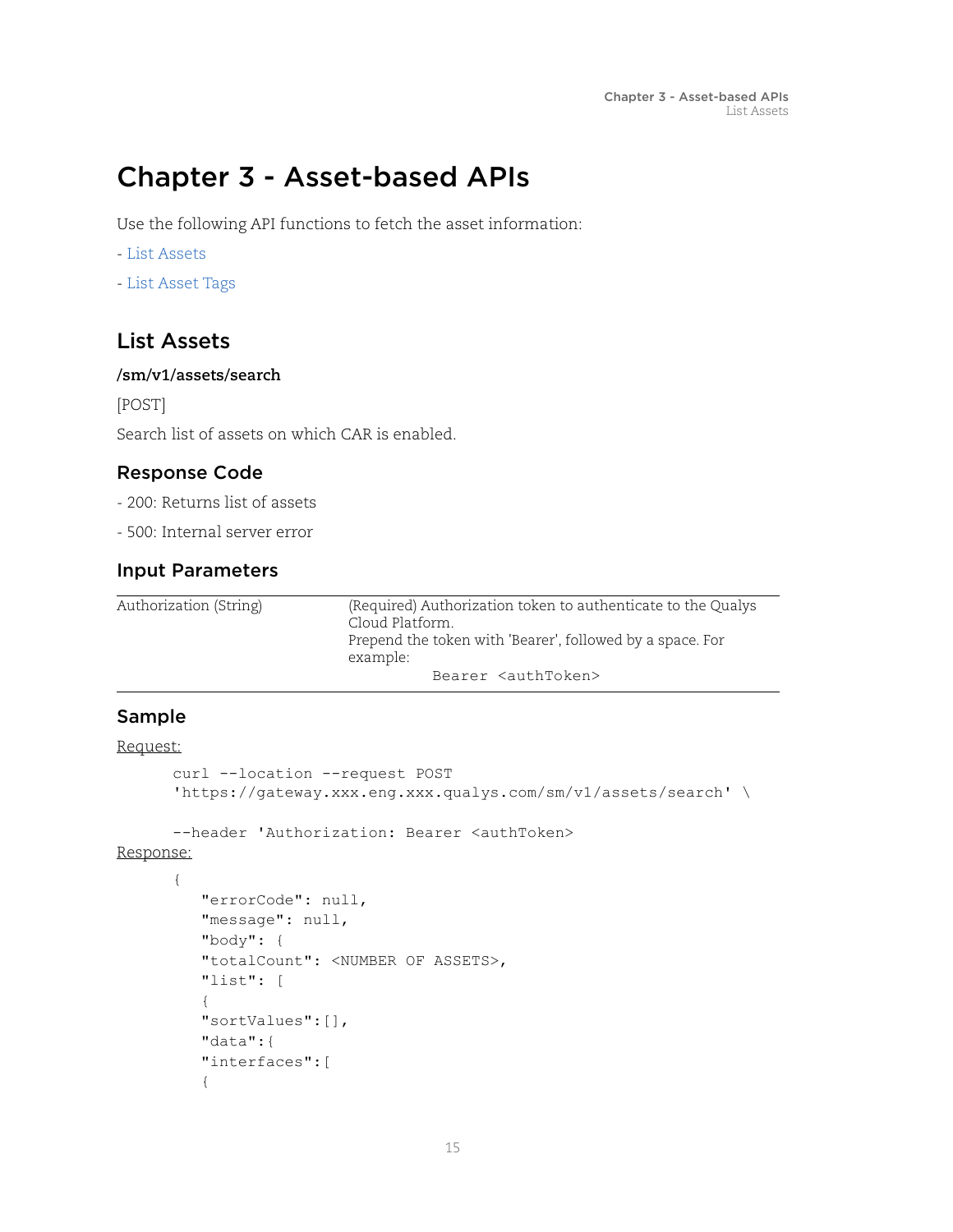```
 "hostname":"<ASSET NAME>", 
 "macAddress":"<MAC ADDRESS>", 
 "address":"<ASSET IP>", 
 "interfaceName": "eth0" 
 , 
 { 
 "hostname": null, 
 "macAddress": "<MAC ADDRESS>", 
 "address": "fe80:0:0:0:82a:39ff:feda:4fa5", 
 "interfaceName": "eth0" 
 } 
\frac{1}{2},
 "address": "<ASSET IP>", 
 "activatedForModules": [ 
 "PC" 
\frac{1}{\sqrt{2}} "operatingSystem": "OPERATING SYSTEM", 
 "assetType": "HOST", 
 "tags": [ 
 12047163, 
 11516586, 
 8543820, 
 9738814 
\frac{1}{2},
 "customerUuid": "<CUSTOMER UUID>", 
 "assetId": <ASSET ID>, 
 "customerId": <CUSTOMER ID>, 
"name": "<ASSET NAME>",
 "agentVersion": "<CLOUD AGENT VERSION>", 
 "id": "<ASSET IP>", 
 "agentUuid": "<AGENT UUID>" 
 } 
 }, 
 { 
 "sortValues": [], 
 "data": { 
 "interfaces": [ 
 { 
 "hostname": "<HOST NAME>", 
 "macAddress": "<MAC ADDRESS>", 
 "address": "<ASSET IP>", 
 "interfaceName": "ens160" 
 }, 
 {
```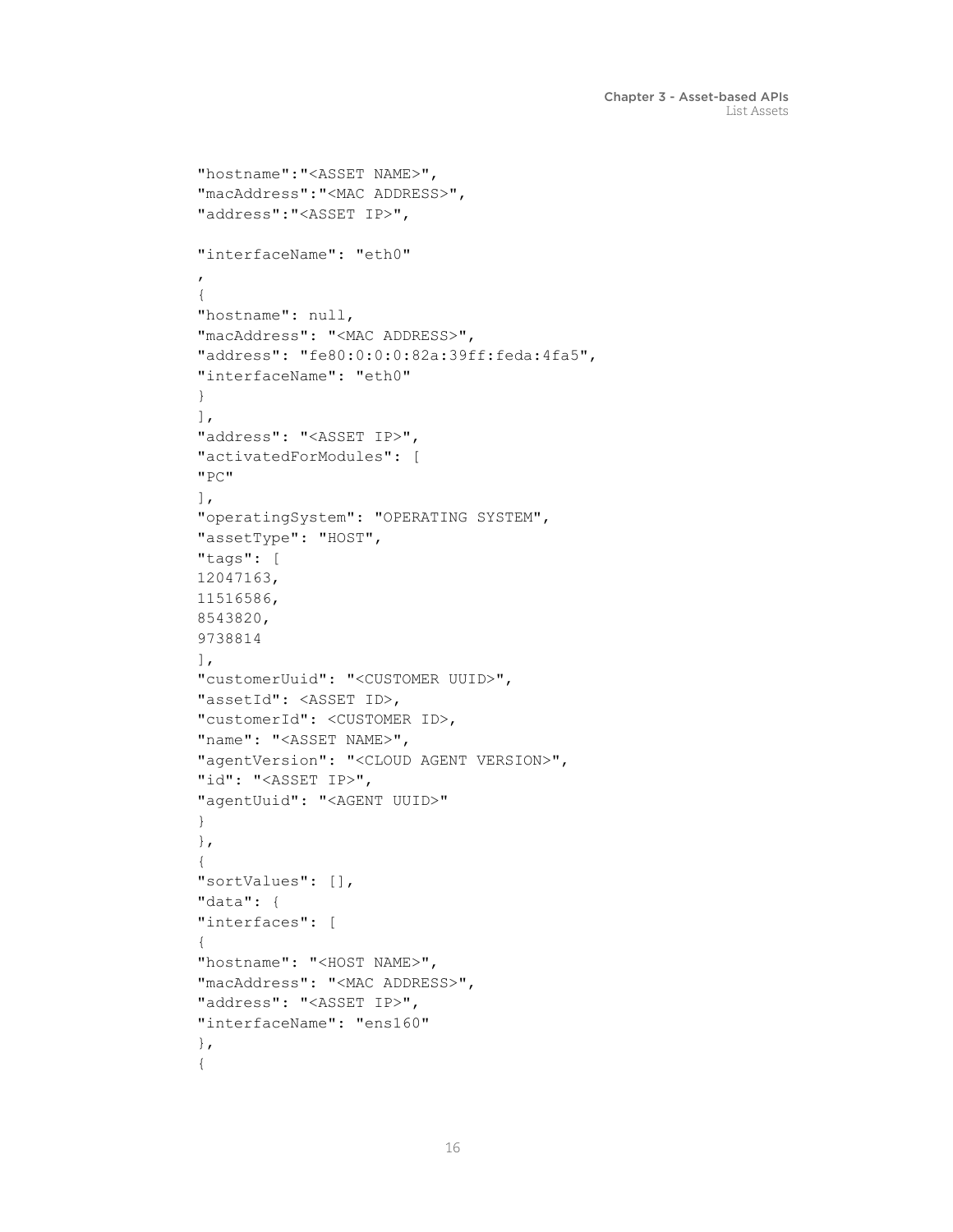```
 "hostname": null, 
 "macAddress": "<MAC ADDRESS>", 
 "address": "<ASSET IP>", 
 "interfaceName": "virbr0" 
 }, 
 { 
 "hostname": null, 
 "macAddress": "<MAC ADDRESS>", 
 "address": "<ASSET IP>", 
 "interfaceName": "ens160" 
 } 
\frac{1}{2},
 "address": "<ASSET IP>", 
 "activatedForModules": [ 
 "PC" 
\cdot "operatingSystem": "<OPERATING SYSTEM>", 
 "assetType": "HOST", 
 "tags": [ 
 8543820 
\frac{1}{2},
 "customerUuid": "<CUSTOMER UUID>", 
 "assetId": <ASSET ID>, 
 "customerId": <CUSTOMER ID>, 
"name": "<HOST NAME>",
 "agentVersion": "<AGENT VERSION>", 
 "id": "<AGENT ID>", 
 "agentUuid": "<AGENT UUID>" 
 } 
 }, 
 { 
 "sortValues": [], 
 "data": { 
 "interfaces": [ 
 { 
 "hostname": "<ASSET NAME>", 
 "macAddress": "<MAC ADDRESS>", 
 "address": "<ASSET IP>", 
 "interfaceName": "Intel(R) PRO/1000 MT Network Connection" 
 } 
\frac{1}{\sqrt{2}} "address": "<ASSET IP>", 
 "activatedForModules": [ 
    "AGENT_FIM",
```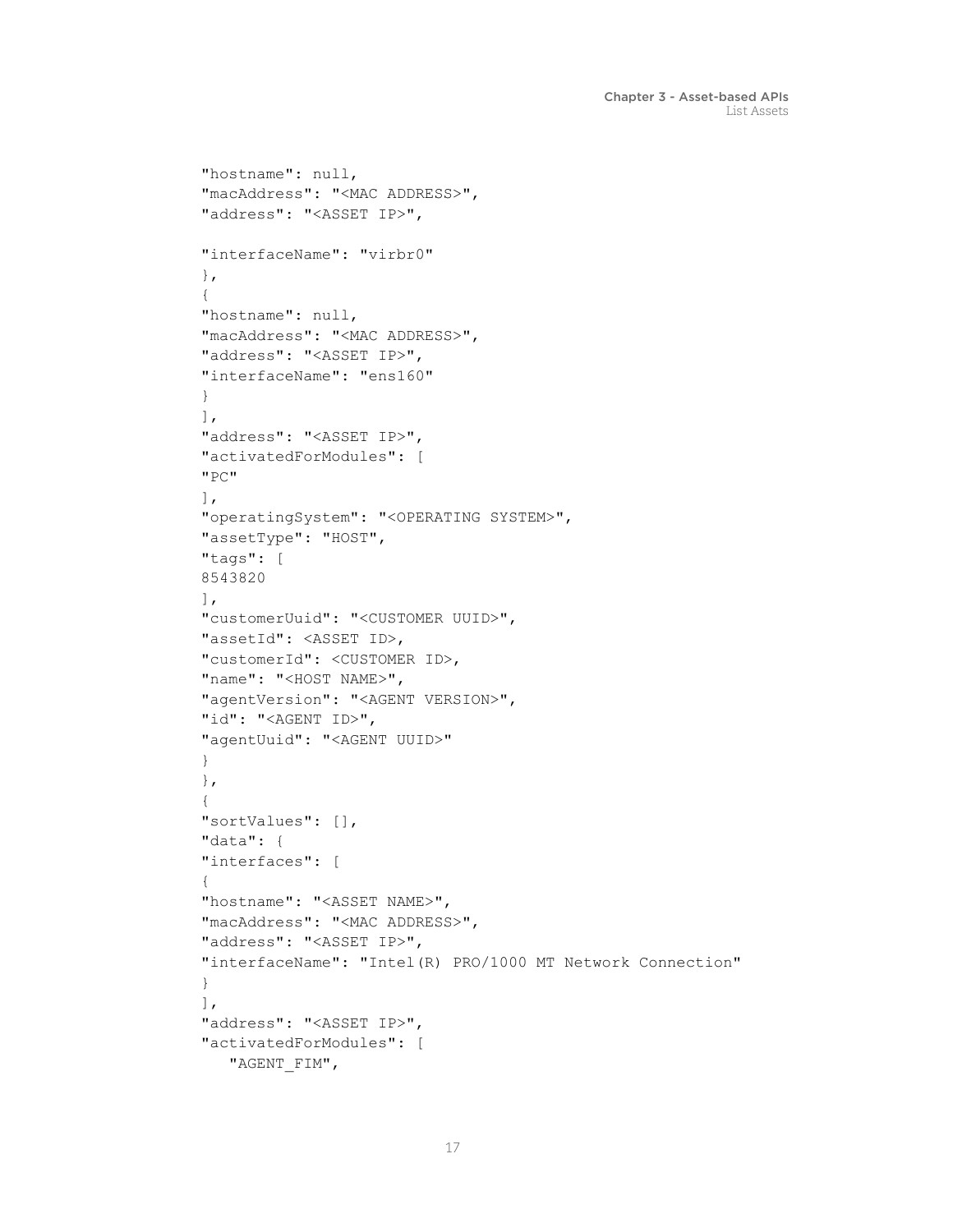```
 "AGENT_PC", 
       "FIM", 
       "PC" 
   \frac{1}{2},
    "operatingSystem": "<OPERATING SYSTEM>", 
    "assetType": "HOST", 
    "tags": [ 
       17970415, 
       12047183, 
       11172212, 
       8546868, 
       14695569, 
       12047182, 
       8543820 
   \frac{1}{2},
    "customerUuid": "2<CUSTOMER UUID>", 
    "assetId":<ASSET ID>, 
    "customerId": <CUSTOMER ID>, 
   "name": "<ASSET NAME>",
    "agentVersion": "<AGENT VERSION>", 
   "id": "<AGENT ID>",
    "agentUuid": "<AGENT UUID>" 
 } 
 } 
         ] 
       } 
    }
```
# <span id="page-17-0"></span>List Asset Tags

#### **/sm/v1/assettags/search**

[POST] Search list of asset tags on which CAR is enabled.

# Response Code

- 200: Returns list of asset tags
- 500: Internal server error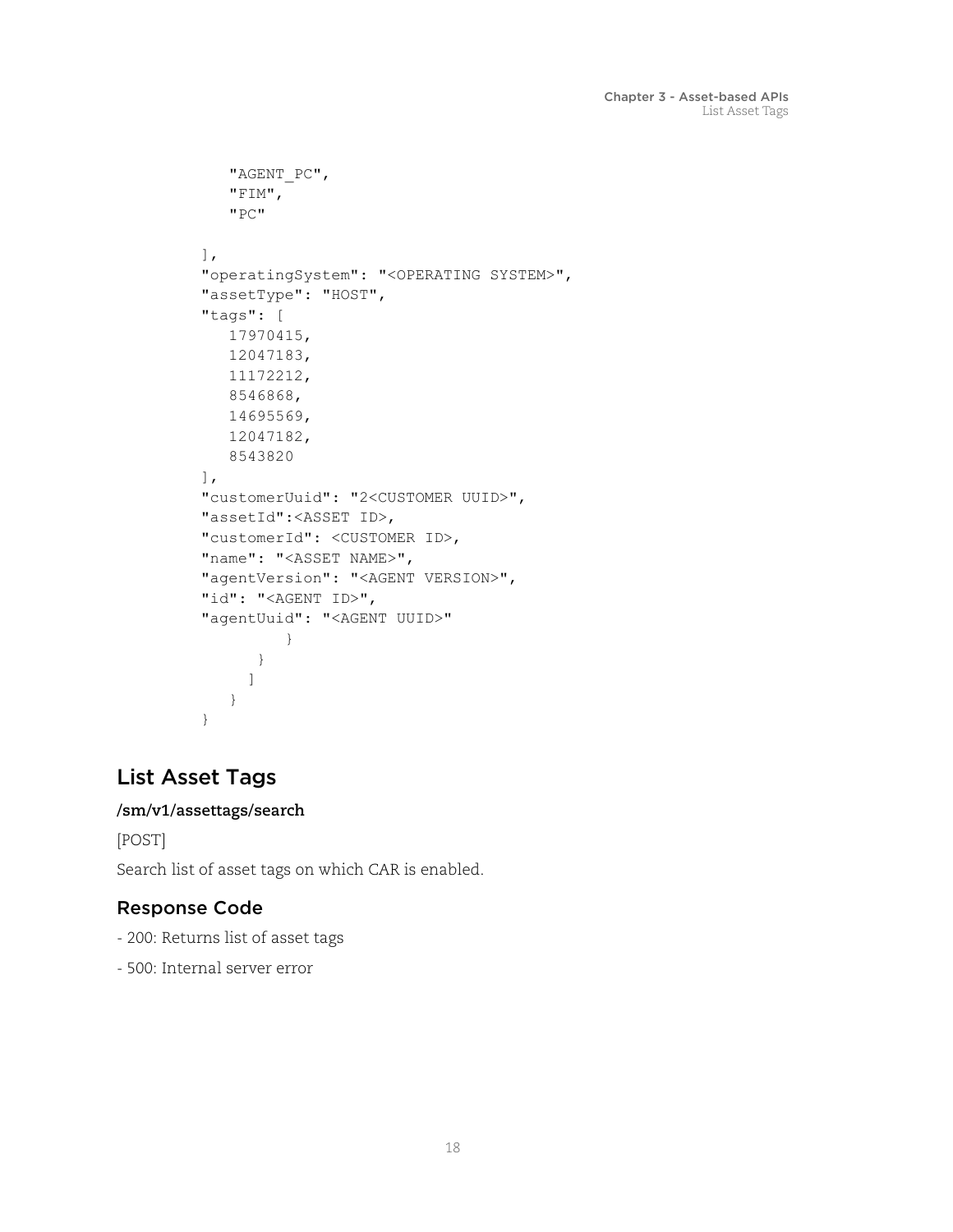#### Input Parameters

```
19
 "tagUuid": "<ASSET TAG UUID>", 
Sample
Request:
      curl --location --request POST 
      'https://gateway.xxx.eng.xxx.qualys.com/sm/v1/assettags/search' \ 
      --header 'Authorization: Bearer <authToken>
Response:
      { 
             "errorCode": null, 
             "message":null, 
             "body": { 
             "totalCount": <NUMBER OF ASSETS>, 
             "list": [ 
       { 
                       "customerUuid": "<CUSTOMER UUID>", 
                       "tagId": <ASSET TAG>, 
                       "customerId": <CUSTOMER ID>, 
                       "name": "<ASSET NAME>", 
                       "tagUuid": "<ASSET TAG UUID>", 
                       "id": "<ASSET ID>" 
                   }, 
       { 
                       "backgroundColor": "#0000FF", 
                       "customerUuid": "<CUSTOMER UUID>", 
                       "tagId": <ASSET TAG ID>, 
                       "customerId": <CUSTOMER ID>, 
                       "name": "<ASSET TAG>", 
                       "tagUuid": "<ASSET TAG UUID>", 
                       "id": "<TAG ID>" 
                    }, 
       { 
                       "customerUuid": "<CUSTOMER UUID>", 
                       "tagId":<TAG ID>, 
                       "customerId": <CUSTOMER ID>, 
                       "name": "Internet Facing Assets", 
                       "id": "<TAG ID>" 
Authorization (String) (Required) Authorization token to authenticate to the Qualys 
                          Cloud Platform.
                          Prepend token with 'Bearer', followed by a space. For example:
                                    'Bearer' <authToken>
```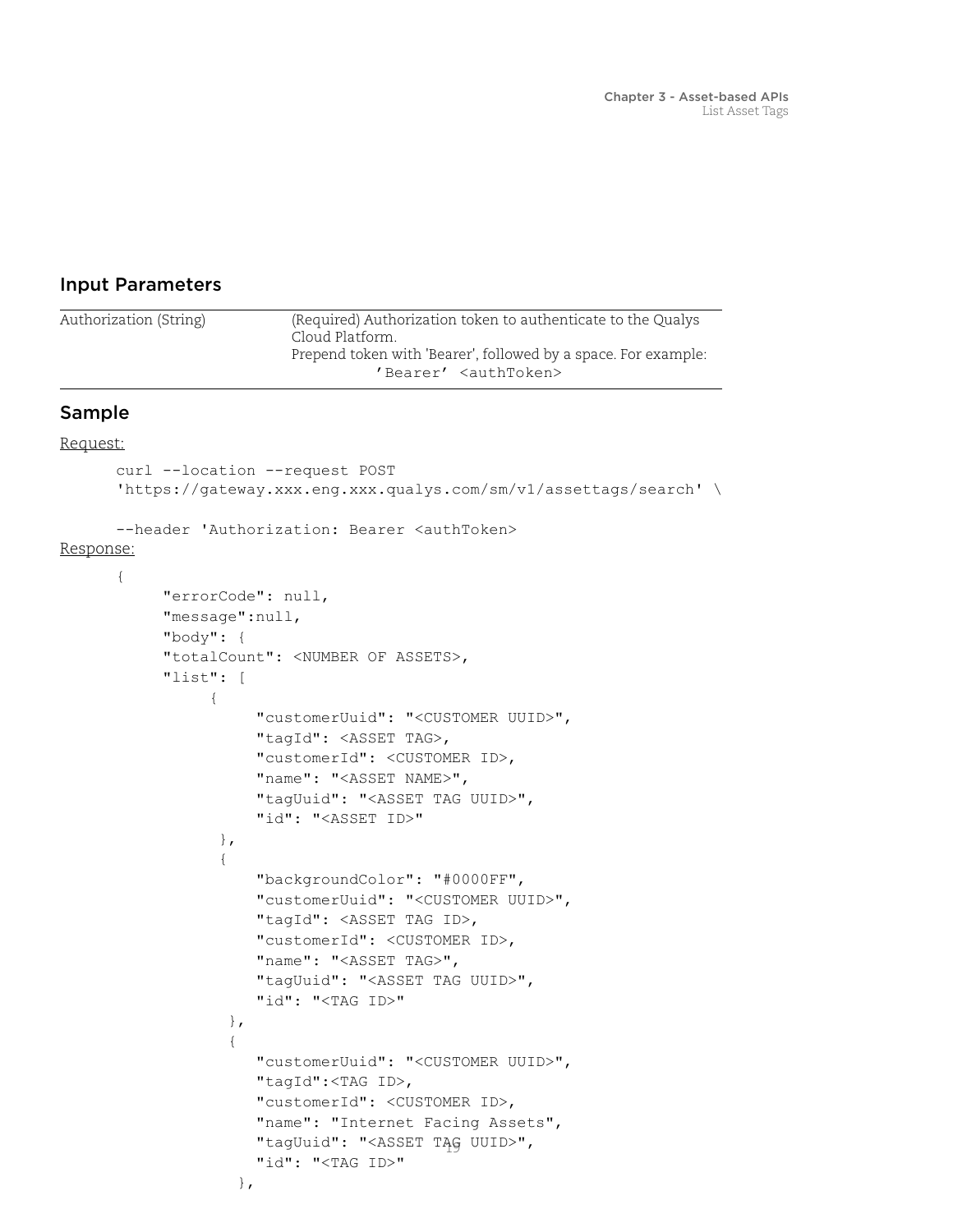```
 { 
                 "backgroundColor": "#FF0000", 
                 "customerUuid": "<CUSTOMER UUID>", 
                 "tagId": <TAG ID>, 
                 "customerId": <CUSTOMER ID>, 
                "name": "<TAG NAME>",
                 "tagUuid": "<ASSET TAG UUID>", 
                 "id": "<TAG ID>" 
       \{ , { 
           "backgroundColor": "#A2C4C9", 
           "customerUuid": "<CUSTOMER UUID>", 
           "tagId": <TAG ID>, 
           "customerId": <CUSTOMER ID>, 
           "name": "<ASSET ID>", 
           "tagUuid": "<ASSET TAG UUID>", 
           "id": "<TAG ID>" 
         }, 
         { 
           "customerUuid": "<CUSTOMER UUID>", 
           "tagId": <TAG ID>, 
           "customerId": <CUSTOMER ID>, 
          "name": "<TAG NAME>",
           "tagUuid": "<ASSET TAG UUID>", 
           "id": "<TAG ID>" 
         }, 
         { 
           "customerUuid": "<CUSTOMER UUID>", 
           "tagId": <TAG ID>, 
           "customerId": <CUSTOMER ID>, 
          "name": "<TAG NAME>",
           "tagUuid": "<ASSET TAG UUID>"id": "<TAG ID>" 
         }, 
         { 
           "customerUuid": "<CUSTOMER UUID>", 
           "tagId": <TAG ID>, 
           "customerId": <CUSTOMER ID>, 
          "name": "<TAG NAME>",
           "tagUuid": "<ASSET TAG UUID>", 
           "id": "<TAG ID>" 
         }, 
\{ "backgroundColor": "#FFFF00", 
           "customerUuid": "<CUSTOMER UUID>",
```
},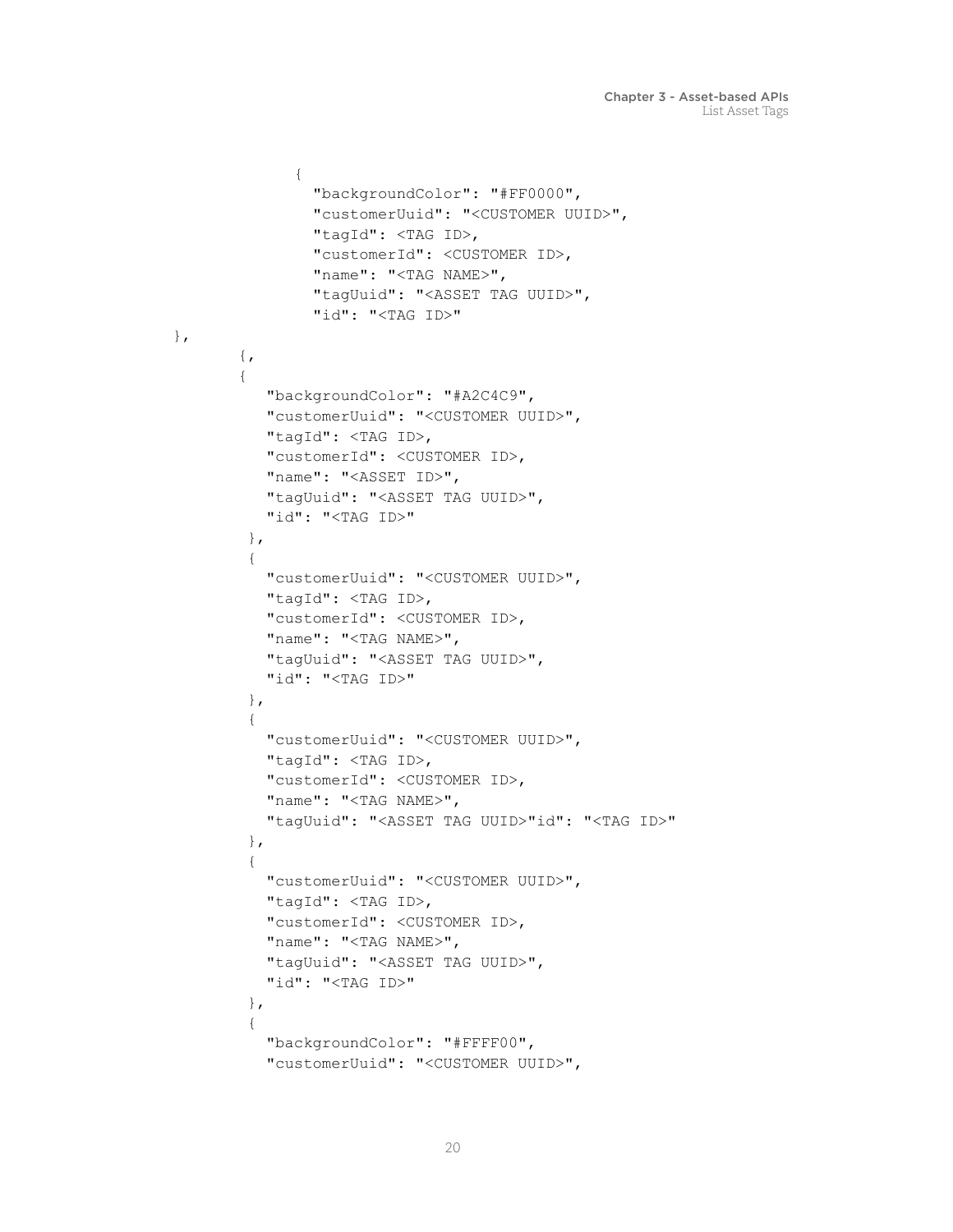```
 "tagId": <TAG ID>, 
        "customerId": <CUSTOMER ID>, 
       "name": "<TAG NAME>",
        "tagUuid": "<ASSET TAG UUID>", 
        "id": "<TAG ID>" 
      }, 
      { 
        "backgroundColor": "#206CFF", 
        "customerUuid": "<CUSTOMER UUID>", 
        "tagId": <TAG ID>, 
        "customerId": <CUSTOMER ID>, 
       "name": "<TAG NAME>",
        "tagUuid": "<ASSET TAG UUID>", 
        "id": "<TAG ID>" 
      } 
      ] 
 }
```
}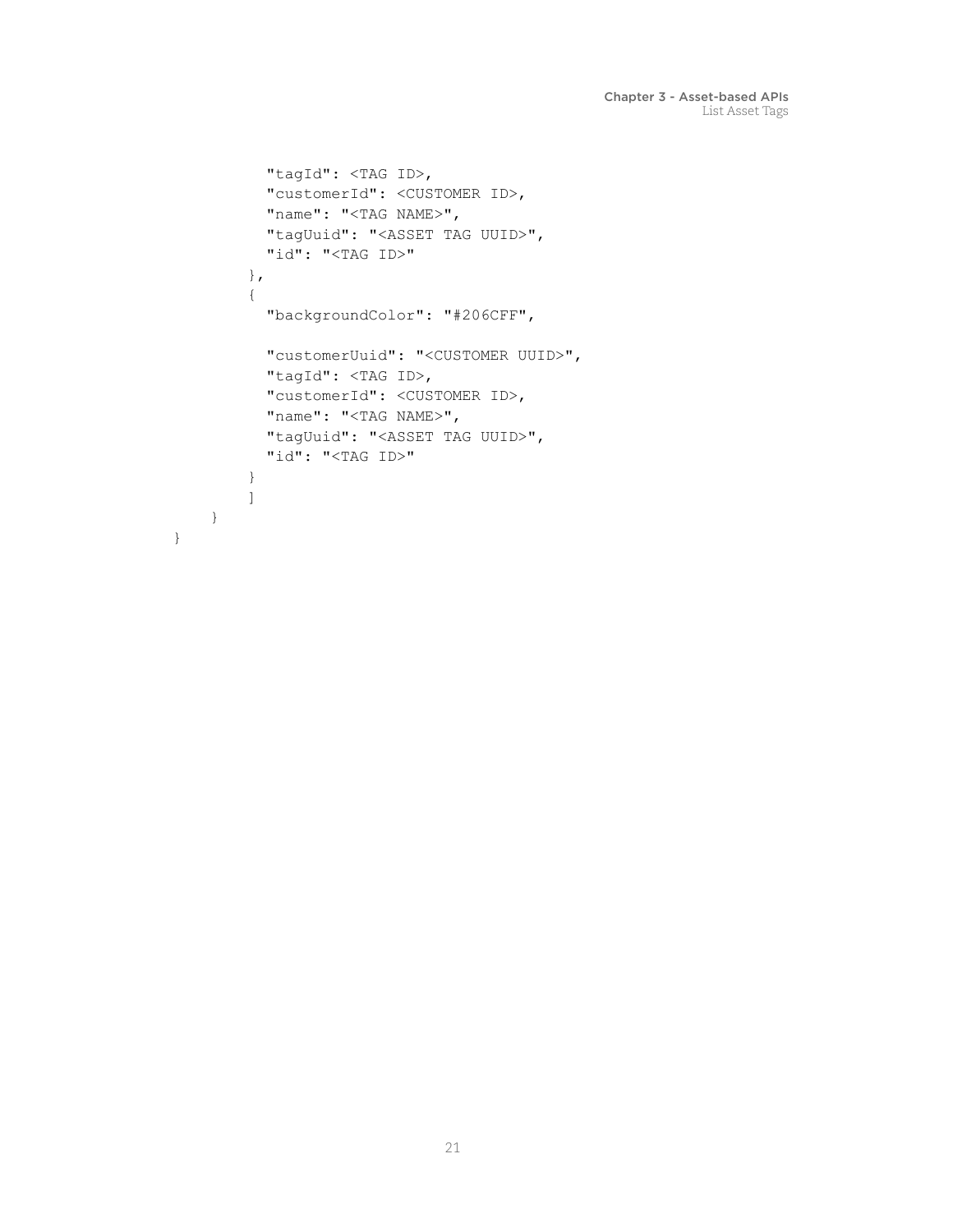# <span id="page-21-0"></span>Chapter 4 - Job-based APIs

Use these API functions to fetch script jobs:

[List Script Jobs](#page-21-1)

[List Asset Jobs](#page-24-0)

# <span id="page-21-2"></span><span id="page-21-1"></span>List Script Jobs

### **/sm/v1/jobs/search**

[POST]

Search for the parent jobs that are created when you execute scripts.

## Response Code

- 200: Returns list of jobs
- 500: Internal server error

## Input Parameters

| Filter (String)        | Filter the jobs by providing a query using Qualys syntax.<br>Refer to the "How to Search" topic in the online help for<br>assistance with creating your query.<br>For example - "scriptId: <script_id>"</script_id> |
|------------------------|---------------------------------------------------------------------------------------------------------------------------------------------------------------------------------------------------------------------|
| startAt/endAt          | Filter jobs based on the time when the jobs are generated<br>(dateTime) or the time when the jobs are processed at Qualys<br>(processedTime).                                                                       |
| pageNumber (String)    | The page to be returned. Starts from zero.                                                                                                                                                                          |
| pageSize (String)      | The number of records per page to be included in the<br>response. Default is 10.                                                                                                                                    |
| Authorization (String) | (Required) Authorization token to authenticate to the Qualys<br>Cloud Platform<br>Prepend the token with 'Bearer', followed by a space. For<br>example:<br>Bearer <authtoken></authtoken>                           |
|                        |                                                                                                                                                                                                                     |
| sort (String)          | Sort the results using a Qualys token. For example, ID or<br>Category:                                                                                                                                              |
|                        | $[{\{\Upsilon}^\texttt{reated.dat}$ . ${\texttt{dateTime}}^\texttt{r}:\Upsilon^\texttt{asc}\$                                                                                                                       |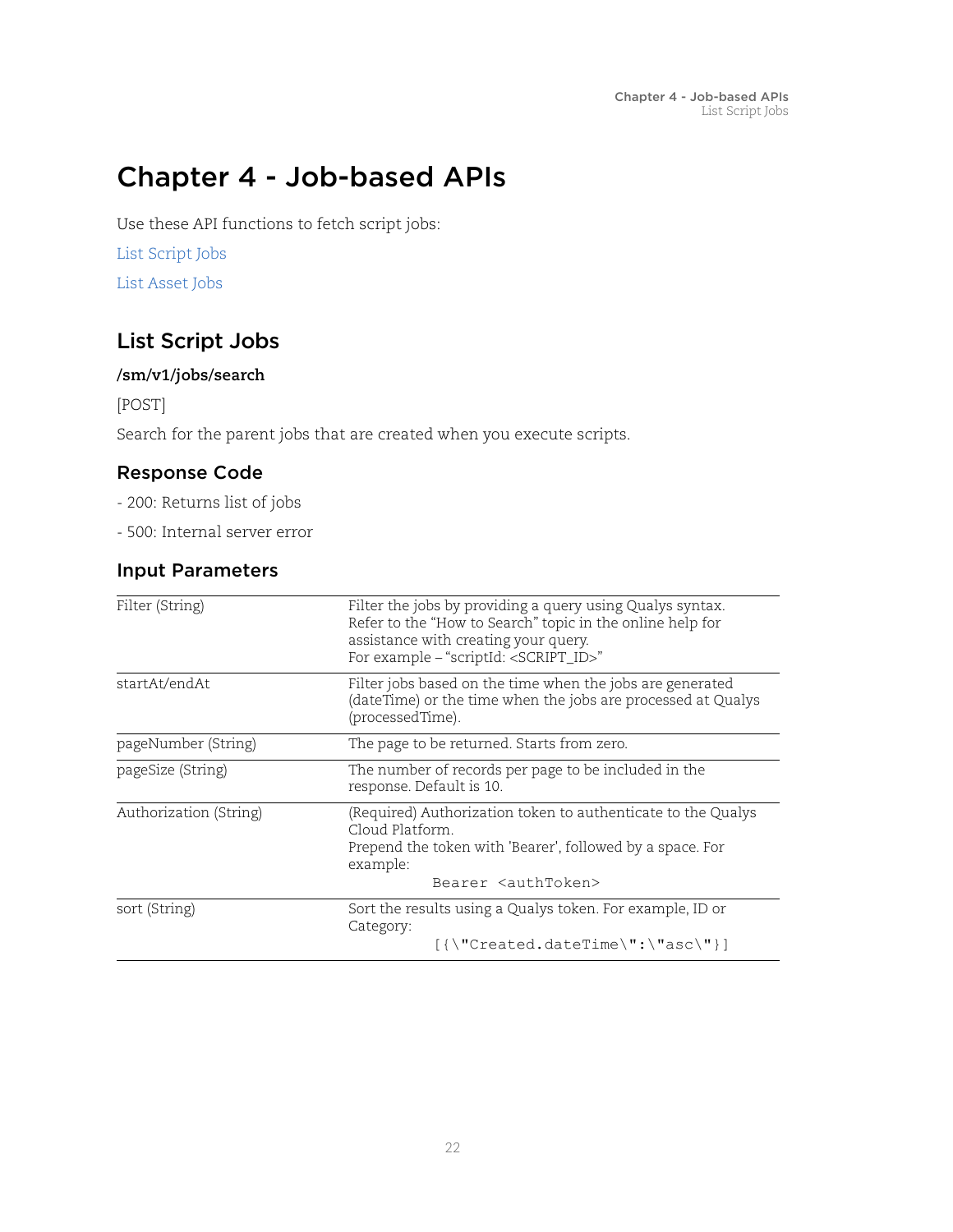## Sample

Request:

```
curl --location --request POST 
'https://gateway.xxx.eng.xxx.qualys.com/sm/v1/jobs/search' \
--header 'Content-Type: application/json' \
--header 'Authorization: Bearer <authToken>' \
--data-raw '{
"filter":"script.name:Script test for subscribed modules"
}'
```
Request Body:

i) Filter jobs using script name

```
{
"filter":"script.name:Script test for subscribed modules"
}
```
Response:

```
{
     "errorCode": null,
     "message": null,
     "body": {
         "totalCount": 13,
         "list": [
\{ "severity": 2,
                 "test": true,
                 "created": {
                      "dateTime": 1651847969380
                 },
                 "executionType": "Manual",
                 "correlationUuid": "9bde85fb-010e-45fe-8bc0-
4b55cc6c3a2a",
                 "threshold": 12,
                 "title": "Script test for subscribed modules-
1651847969",
                 "platform": "WINDOWS",
                 "updatedDateTime": 1651847969380,
                 "scriptId": 72653,
                 "customerUuid": "317df02c-4ad1-55e2-83a3-
5646a34fceec",
                 "isTest": true,
                 "scriptType": "Python",
```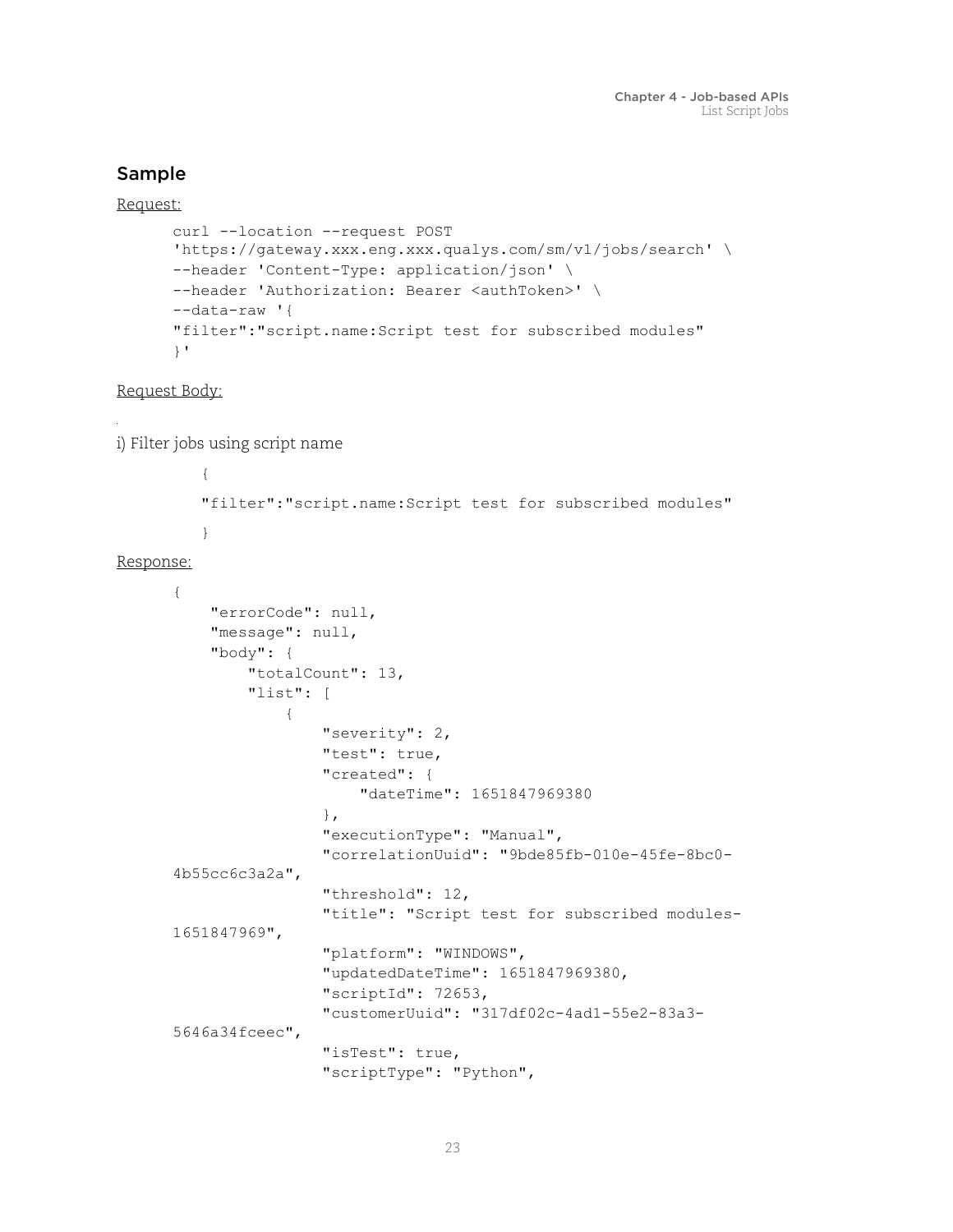```
 "id": "79097",
               "category": {
                   "name": "General Automation",
                   "id": 6
 }
           }
           }
      \Box }
}
```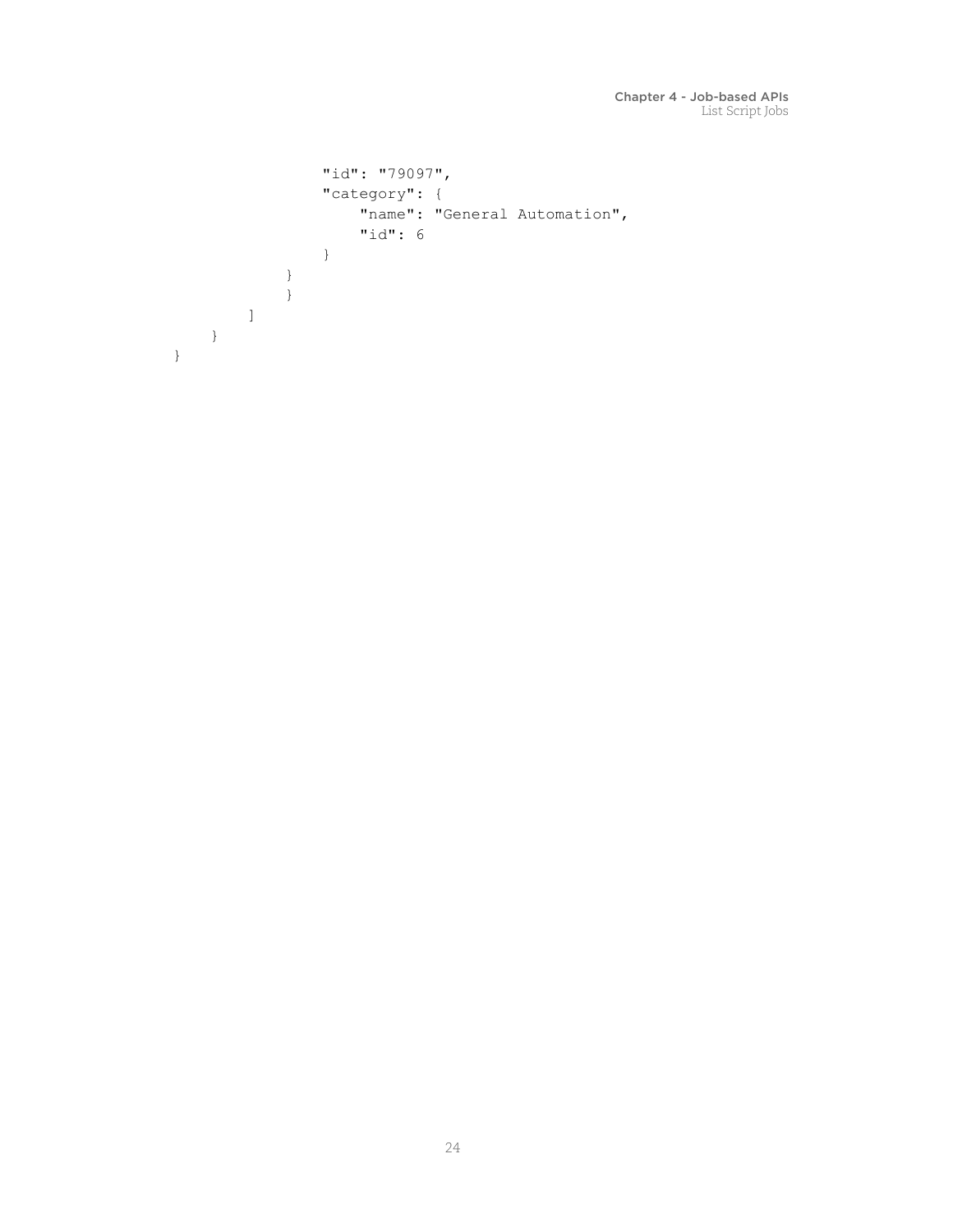# <span id="page-24-0"></span>List Asset Jobs

#### **/sm/v1/assetjobs/search**

[POST]

The asset job is created per asset when a script is executed on it.

**Note:** If you want to include script result in the response, you can set the 'includeScriptResult' variable to 'True'.

## Response Code

- 200: Returns list of asset jobs
- 500: Internal server error

## Input Parameters

| startAt/endAt (String)       | Filter jobs based on the time when a job is generated<br>(dateTime) or based on the time when a job is processed at<br>Qualys (processedTime).                                                                              |
|------------------------------|-----------------------------------------------------------------------------------------------------------------------------------------------------------------------------------------------------------------------------|
| Filter (String)              | Filter the asset jobs by providing a query using Qualys syntax.<br>Refer to the "How to Search" topic in the online help for<br>assistance with creating your query.<br>For example - "filter": "job.id: <job id="">"</job> |
| includeScriptResult (String) | This flag can be set to 'true' if you want the script output to be<br>fetched in the response.<br>Note: The script result will be fetched in Base 64 encoded<br>format. You must decode it to view the result.              |
| pageNumber (String)          | The page to be returned. Starts from zero.                                                                                                                                                                                  |
| pageSize (String)            | The number of records per page to be included in the<br>response. Default is 10.                                                                                                                                            |
| Authorization (String)       | (Required) Authorization token to authenticate to the Qualys<br>Cloud Platform.<br>Prepend token with 'Bearer' and one space. For example:<br>Bearer <authtoken></authtoken>                                                |
| sort (String)                | Sort the results using a Qualys token. For example, ID,<br>Category:                                                                                                                                                        |
|                              | $[{\{\Upsilon}^\text{reated.daterime\Upsilon : \Upsilon^\text{asc\Upsilon}\} ]$                                                                                                                                             |

## Sample

Request:

```
curl --location --request POST 
'https://gateway.xxx.eng.xxx.qualys.com/sm/v1/assetjobs/search' \ 
--header 'Content-Type: application/json' \ 
--header 'Authorization: Bearer <authToken>' \ 
--data-raw '
```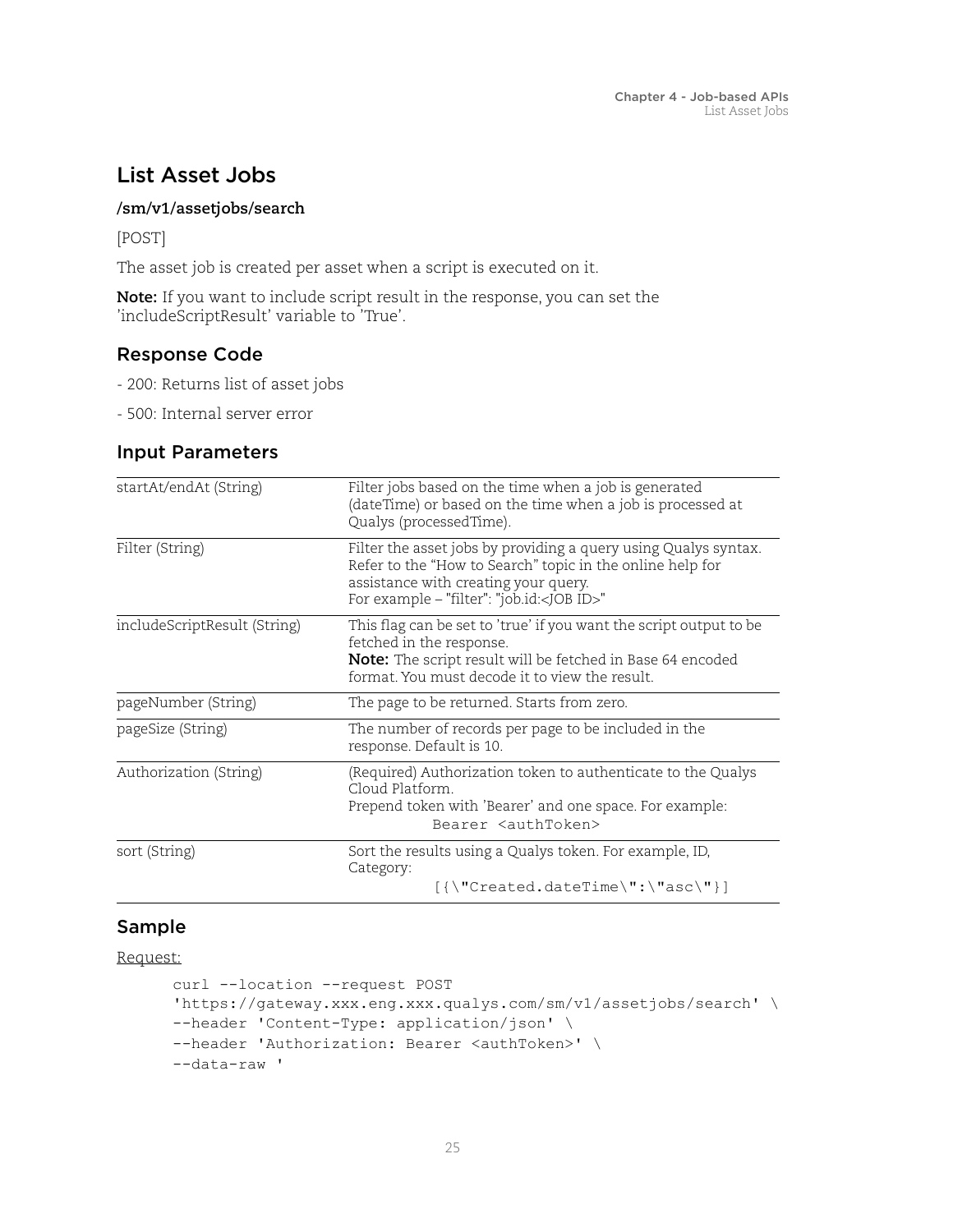```
{ 
"filter":"job.id:80507", 
"includeScriptResult": true, 
"sort": "[{\"created.dateTime\":\"desc\"}]" 
}'
```
Request Body:

Search job details with job ID:

```
{ 
"filter": "job.id:80507", 
"includeScriptResult": true, 
"sort": "[{\"created.dateTime\":\"desc\"}]" 
}
```
#### Response:

i) Response with the 'IncludeScriptResult' variable set to 'true':

**Note**: The 'scriptResult' is in base64-encoded format.

```
{
     "errorCode": null,
     "message": null,
     "body": {
         "totalCount": 1,
         "list": [
\{ "output": {
                     "code": 0,
                     "text": "SUCCESS"
                  },
                  "customerUuid": "<CUSTOMER UUID>",
                  "enddate": "2022-05-11T06:42:13.692+00:00",
                  "test": false,
                  "isTest": false,
                  "scriptResult": "U2hlbGwgU2NyaXB0IE91dHB1dCBwc-
mludGVkISEK",
```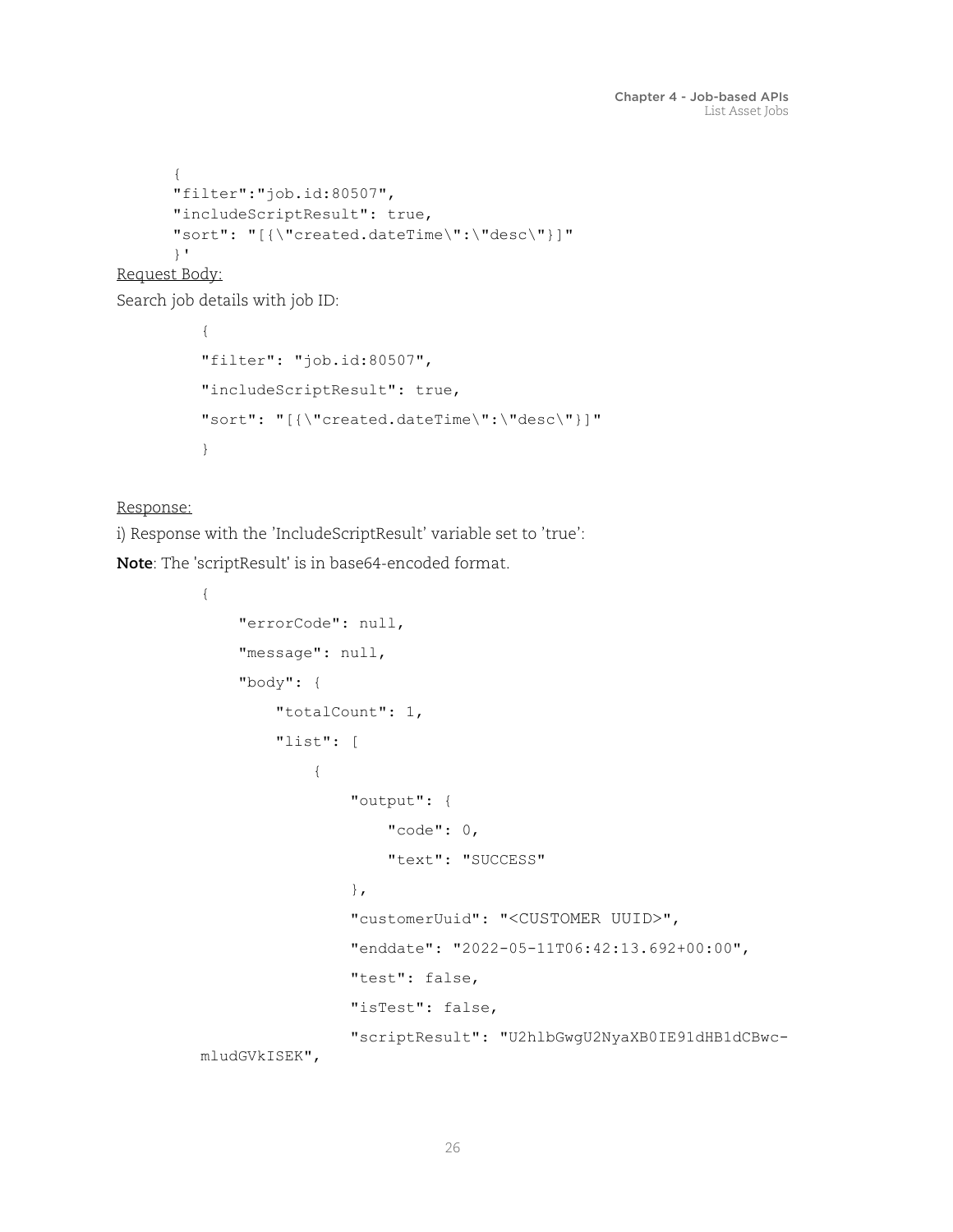```
 "created": {
                   "dateTime": 1652251134952
               },
               "id": "80541",
               "job": {
                   "scriptId": <SCRIPT ID>,
                   "scriptType": "Shell",
                   "scriptSeverity": 1,
                   "scriptName": "<SCRIPT NAME>",
                   "correlationUuid": "<CORRELATION UUID>",
                   "id": 80014,
                   "platform": "LINUX",
                   "scriptCategory": "Data Backup"
               },
               "asset": {
                   "address": "<ASSET IP>",
                   "name": "sm-pc-test-Linux-vm2",
                   "id": 20452610,
                   "agentUuid": "<AGENT UUID>",
                   "operatingSystem": "CentOS Linux 7.9.2009",
                   "tags": [
 {
                          "name": "Cloud Agent",
                          "tagUuid": "<TAG UUID>",
                          "id": 102909758
 },
 {
                          "name": "Test tag",
                          "tagUuid": "<TAG UUID>",
                          "id": 112278818
 },
```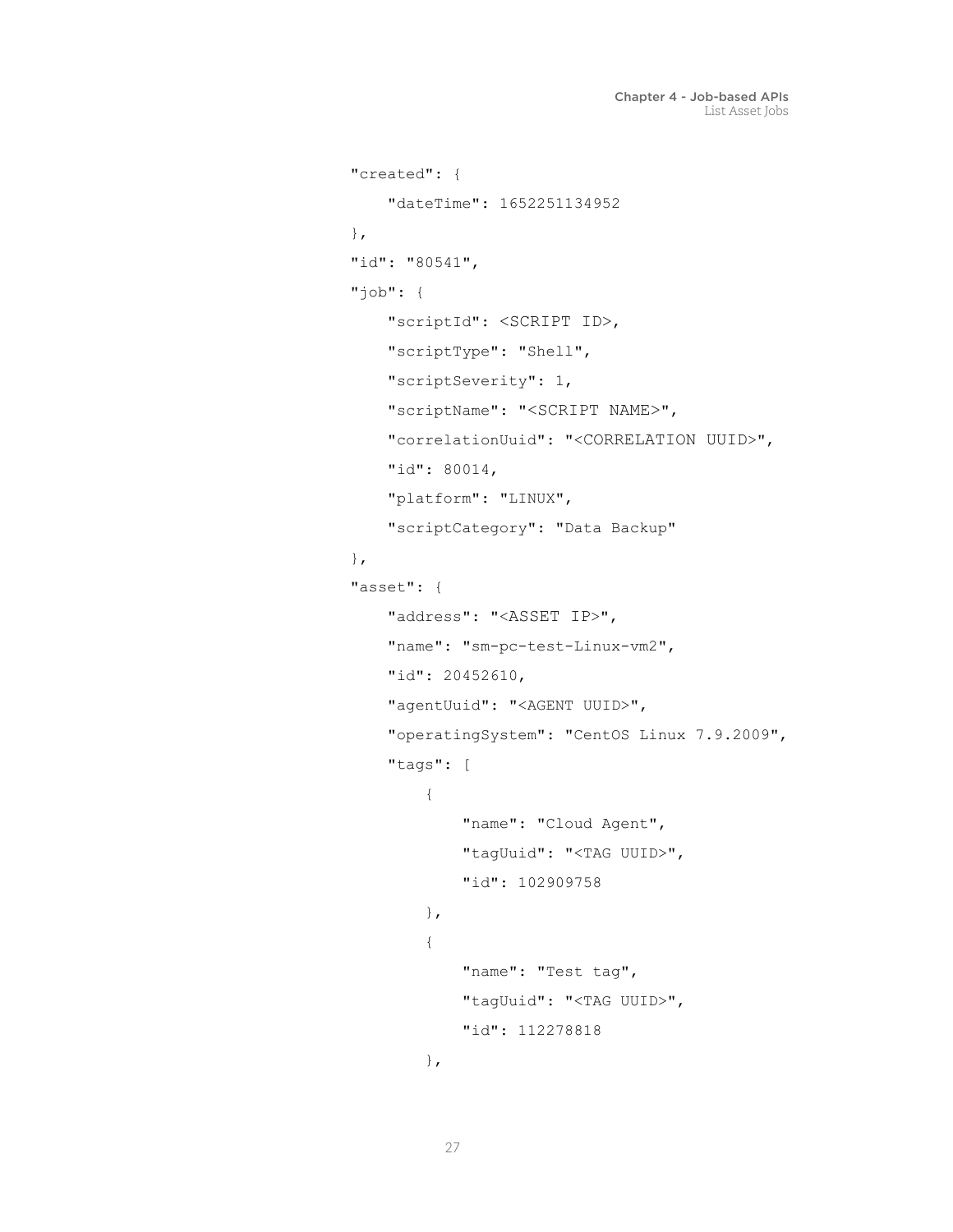```
 {
                  "name": "SM 1.0 test tag",
                  "tagUuid": "<TAG UUID>",
                  "id": 120198213
 },
 {
                 "name": "SM Tag Test",
                  "tagUuid": "<TAG UUID>",
                  "id": 119295749
 },
 {
                  "name": "PostgreSQL",
                  "tagUuid": "<TAG UUID>",
                  "id": 112207922
 },
 {
                  "name": "testBU3",
                  "tagUuid": "<TAG UUID>",
                  "id": 103100188
 },
 {
                  "name": "testBU",
                  "tagUuid": "<TAG UUID>",
                  "id": 34781853
 },
 {
                 "name": "SM"<TAG UUID>",
                  "id": 119082623
 },
 {
                  "name": "SM 1.1 Tag Test",
```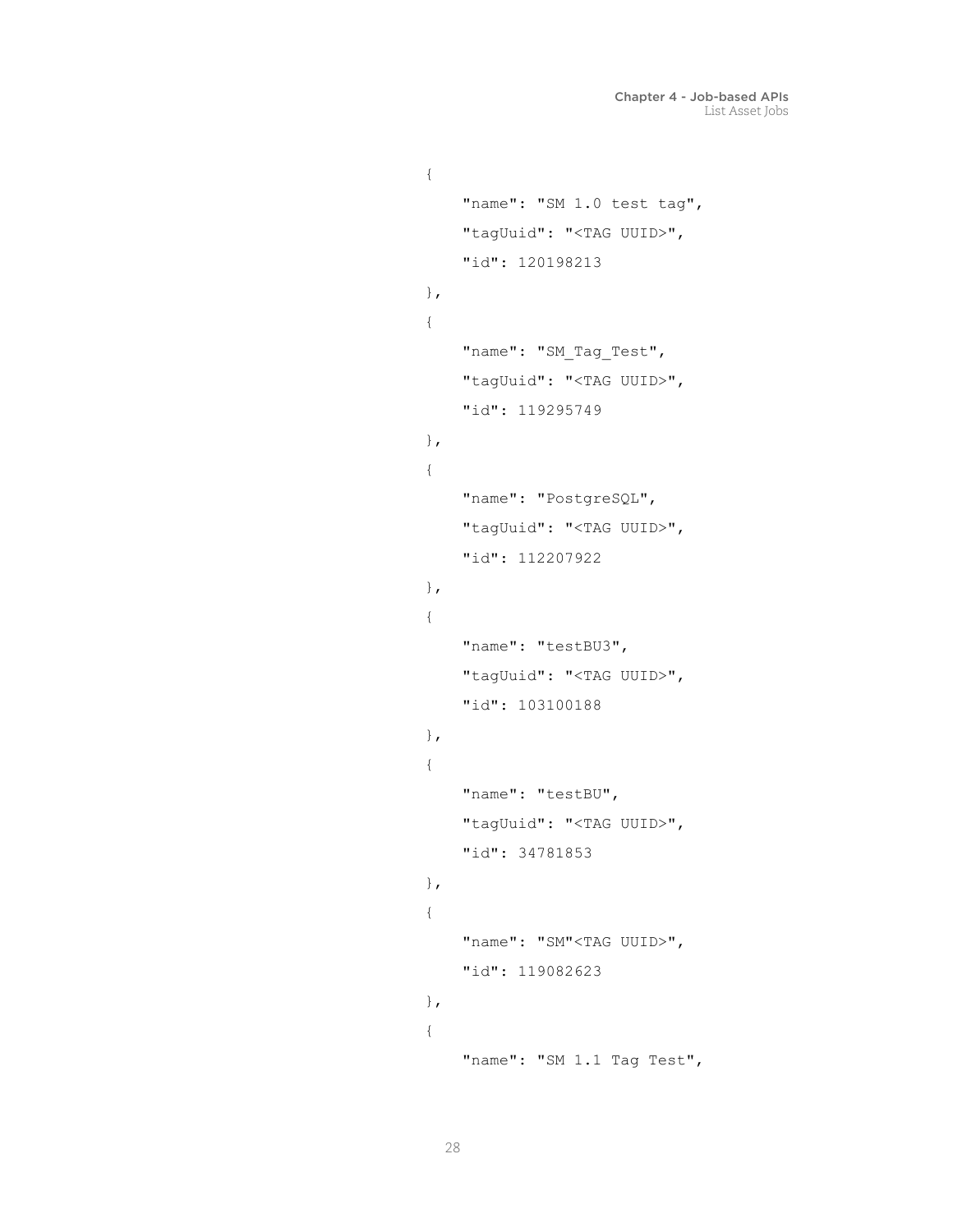```
 "tagUuid": "<TAG UUID>",
                           "id": 122379045
 }
                  ]
                },
                "manifestId": "c202ab1e-3fbe-46ec-8e28-
52f644098880",
               "status": "SUCCESS"
            }
       \, ]
    }
}
```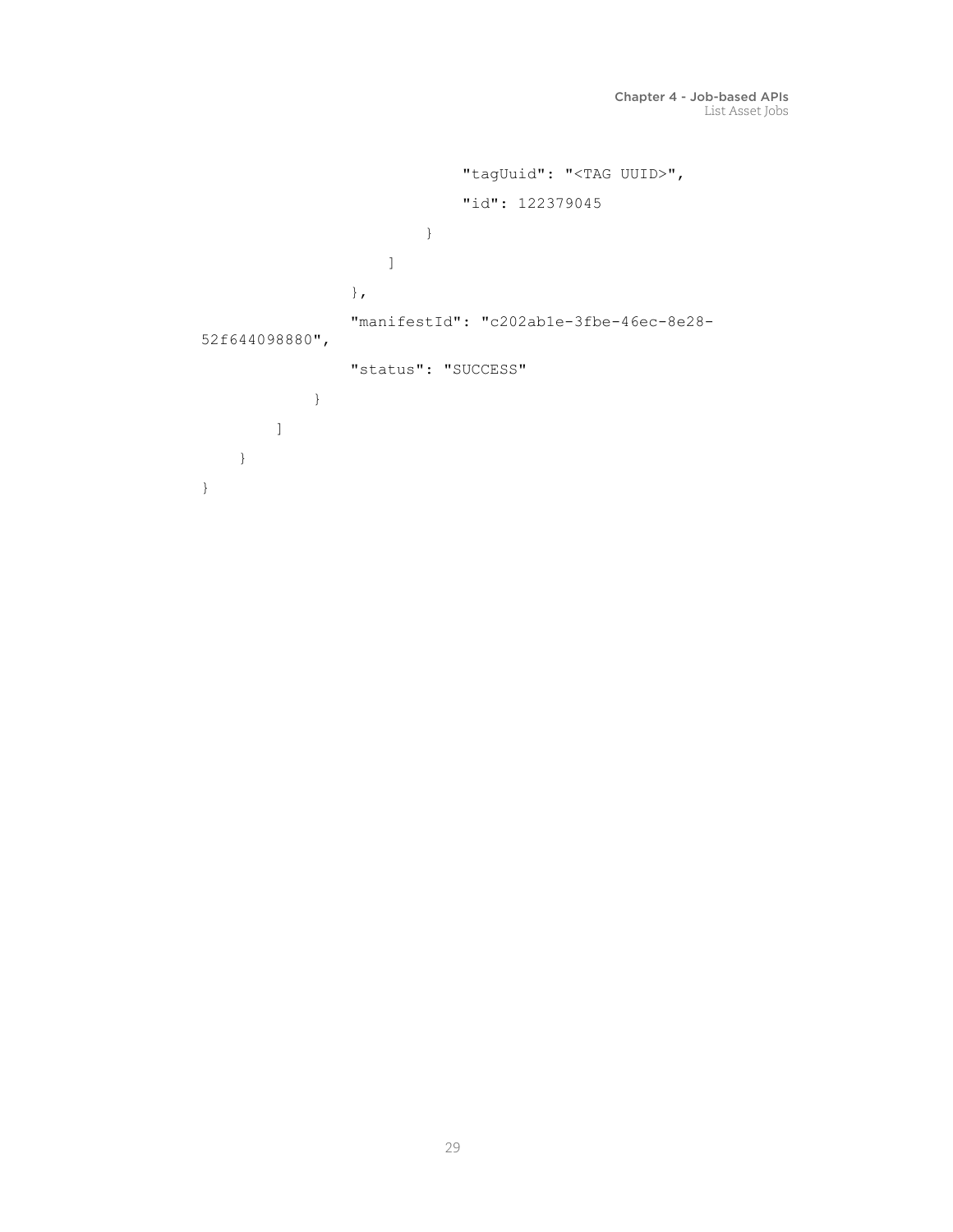# <span id="page-29-0"></span>Chapter 5 - Activity-based APIs

Use the following API function to fetch activity logs:

- [List Activity Logs](#page-29-1)

# <span id="page-29-1"></span>List Activity Logs

#### **/sm/v1/scripts/activities**

[POST]

Search for activities such as create, approve, deprecate, execute, modify, and test carried out by CAR users.

## Response Code

- 200: Returns list of activities/audit logs
- 500: Internal server error

### Input Parameters

| qql (String)        | Filter the activities by providing a query using Qualys syntax.<br>Refer to the "How to Search" topic in the online help for<br>assistance with creating your query.<br>For example - "activity: CREATE" |
|---------------------|----------------------------------------------------------------------------------------------------------------------------------------------------------------------------------------------------------|
| pageNumber (String) | The page to be returned. Starts from zero.                                                                                                                                                               |
| pageSize (String)   | The number of records per page to be included in the<br>response. The default value is 10.                                                                                                               |
| sort (String)       | Sort the results using a Qualys token. For example, ID,<br>Category and so on.<br>[{\"Created.dateTime\":\"asc\"}]                                                                                       |
| startDate, EndDate  | Provide the start date and the end date to fetch results<br>between a specified time frame.                                                                                                              |

#### Sample

Request:

1) Filter based on the activity type, such as Create, Approve, Deprecate, Execute, Modify, Reject:

#### Request:

```
curl --location --request POST 
'https:// gateway.xxx.eng.xxx.qualys.com/sm/v1/scripts/activi-
ties' \
--header 'Content-Type: application/json' \
```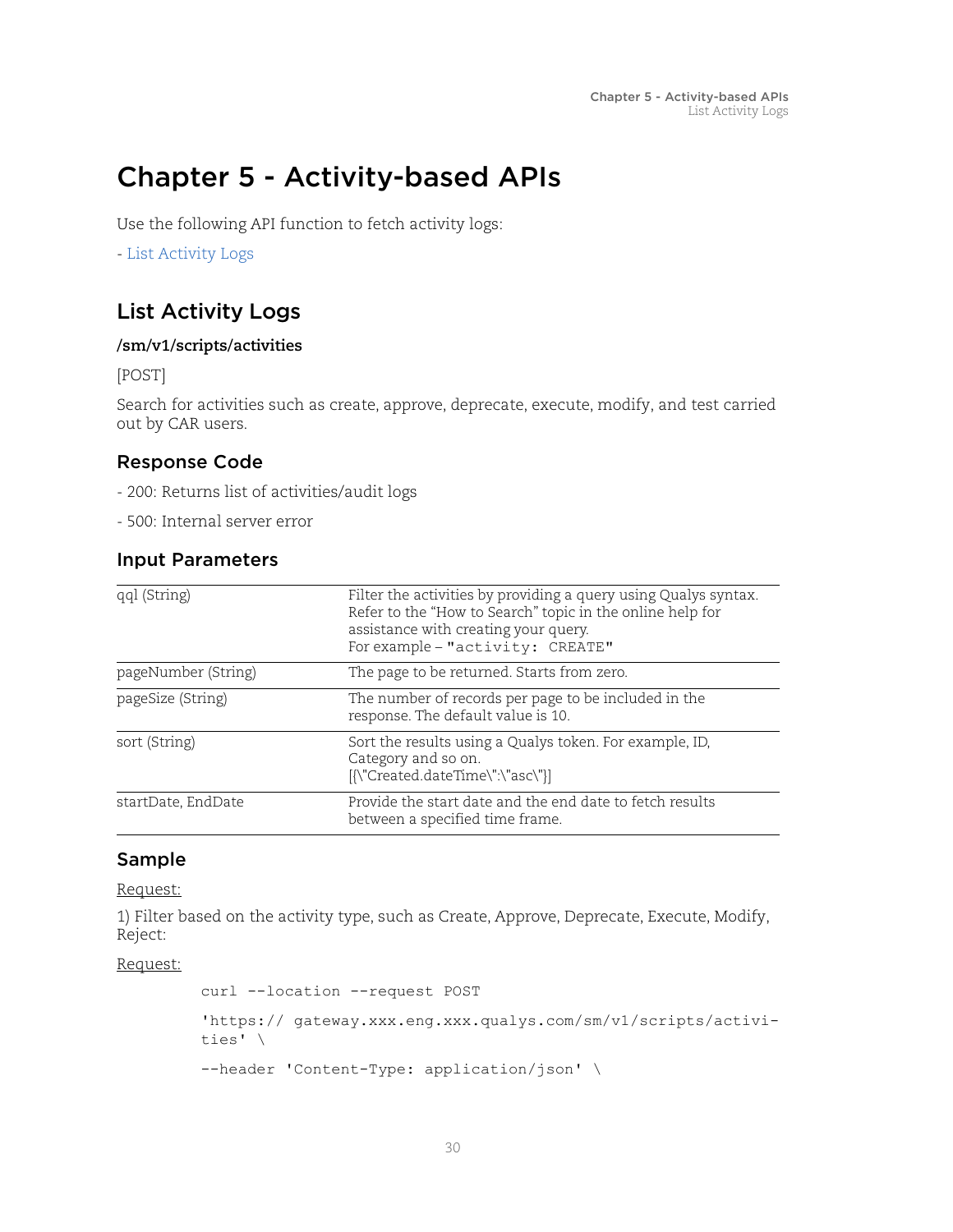```
--header 'Authorization: Bearer <authToken>' \
        --data-raw '{
         "qql": "activity: CREATE "
         }
Response:
         {
             "auditRecords": [
                  {
                     "id": "a563f016-8a1e-46ca-9d5f-f30a5df7f860",
                     "auditEnabledAppId": 1,
                     "applicationName": "SM",
                     "userName": "<USER NAME>",
                     "userUuid": "<USER UUID>",
                     "customerUuid": "<CUSTOMER UUID>",
                     "client": null,
                     "sourceIp": null,
                     "createdDate": 1651206222012,
                     "targetType": "script",
                     "targetName": "testFor",
                     "action": "CREATE",
                     "auditComment": null,
                     "externalChangeLink": null,
                     "customFields": [
          {
                             "key": "targetId",
                             "value": "16016"
          }
          ]
                  },
         \{ ],
```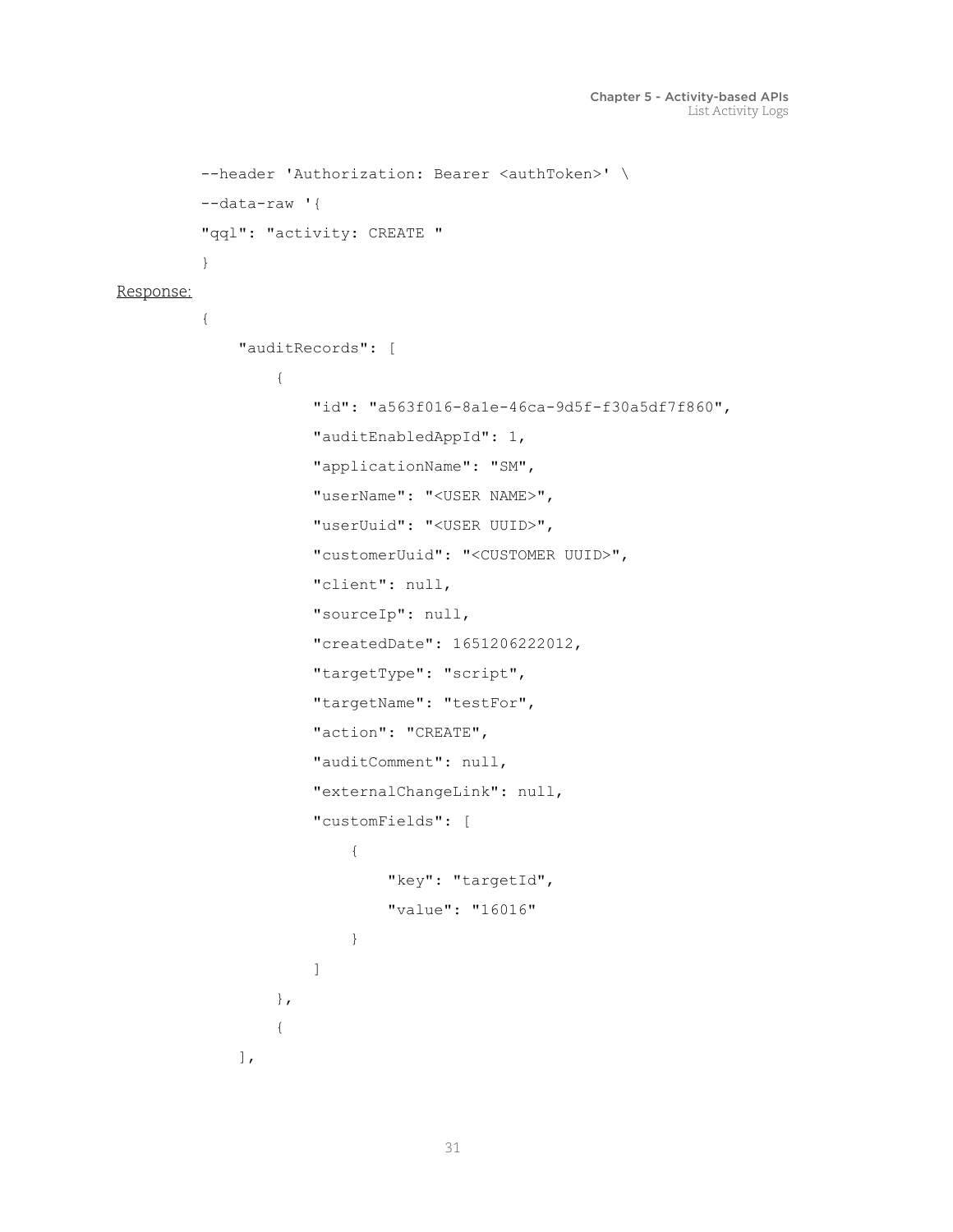```
 "totalCount": 1,
 "pageNumber": 0,
 "pageSize": 10,
 "applicationName": "SM",
 "clientApp": "SM",
 "auditEnabledAppId": 1
```
}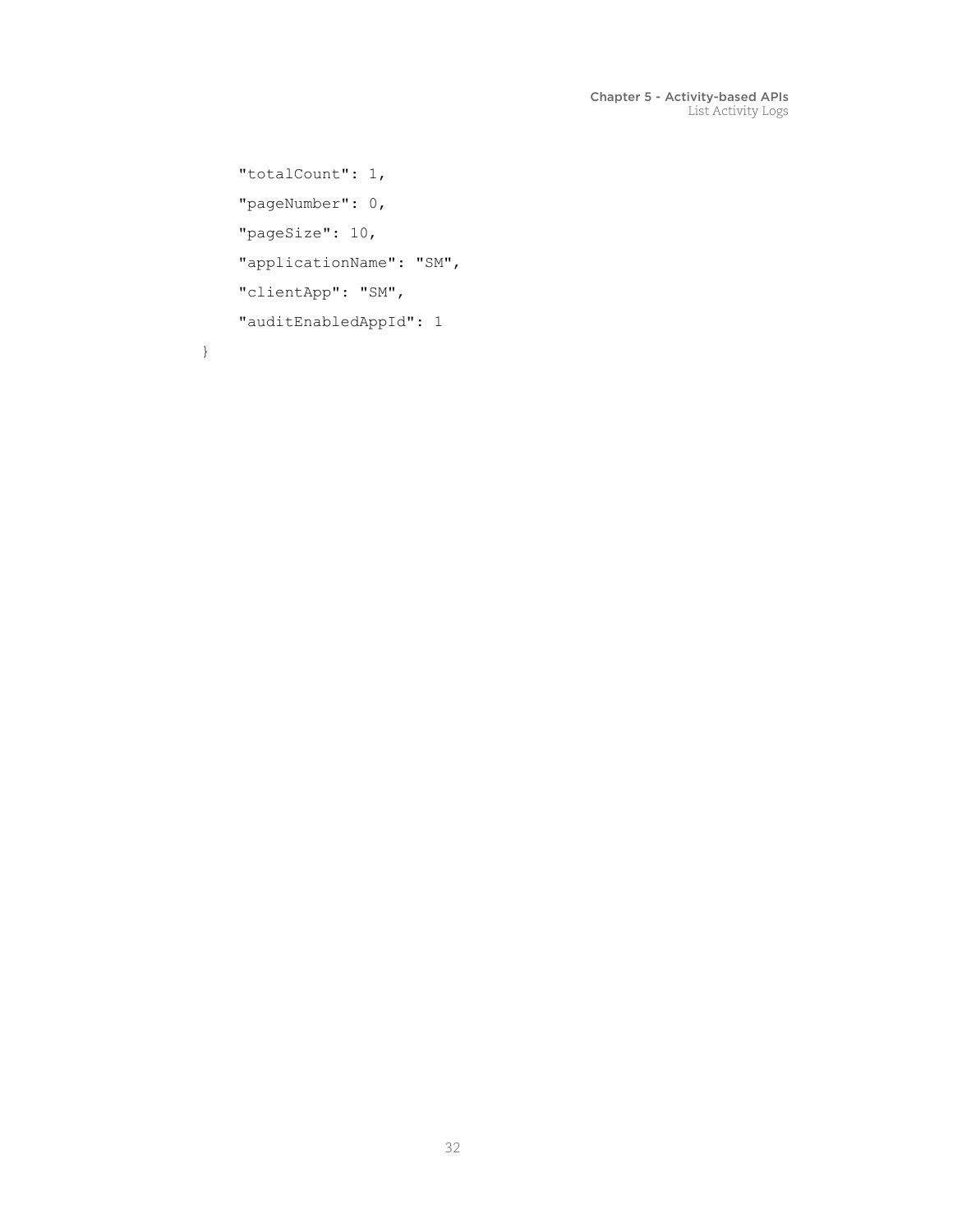# <span id="page-32-0"></span>Chapter 6 - Script Operation-based APIs

Use the following API functions to perform operations on scripts:

- [Export Scripts](#page-32-1)
- [Import Scripts](#page-35-0)
- [Clone Scripts](#page-36-0)
- [Execute Scripts On Demand](#page-37-0)
- [Schedule Script Execution](#page-39-0)

# <span id="page-32-1"></span>Export Scripts

#### **sm/v1/scripts/export**

[GET]

Export one or more scripts by providing script IDs in query parameter.

#### Response Code

- 200: Exported the scripts
- 400: Bad request (If script is deprecated or rejected)
- 404: If script not found
- 500: Internal server error

#### Input Parameters

| Authorization (String)              | (Required) Authorization token to authenticate to the Qualys<br>Cloud Platform.<br>Prepend the token with "Bearer", followed by a space. For<br>example,                                                            |
|-------------------------------------|---------------------------------------------------------------------------------------------------------------------------------------------------------------------------------------------------------------------|
|                                     | Bearer <authtoken></authtoken>                                                                                                                                                                                      |
| IDs as query parameter<br>(Integer) | Provide single or multiple script IDs as the query parameter.<br>For example:<br>$https://gate-$<br>way.xxx.eng.xxx.qualys.com/sm/v1/sc<br>ripts/exportids= <script<br>ID1&gt;,<script id2=""></script></script<br> |

#### Sample

Request:

```
curl --location --request GET 
'https://gateway.xxx.eng.xxx.qualys.com/sm/v1/scripts/exportids=16
515' \
```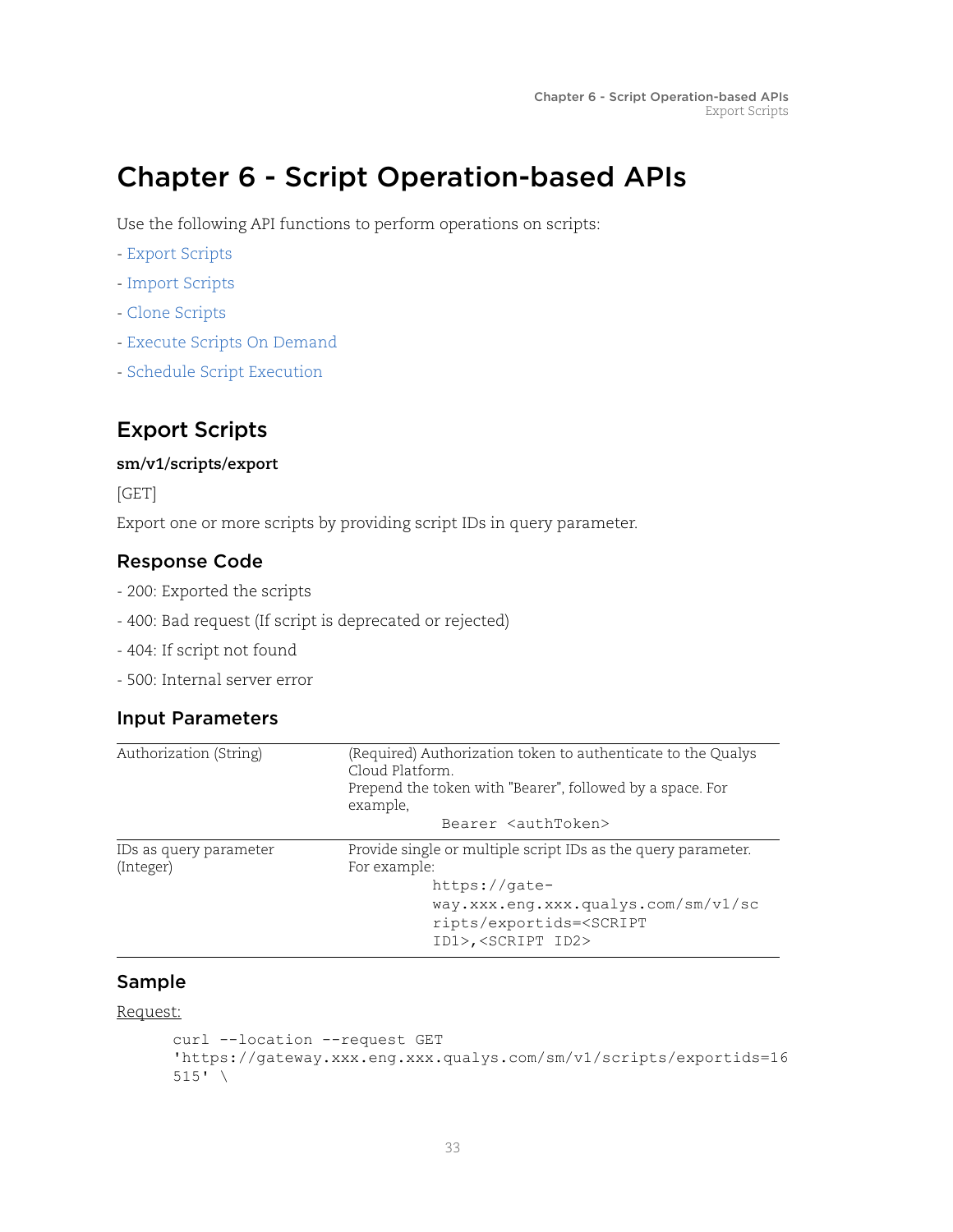--header 'Authorization: Bearer <authToken>'

You can export multiple scripts by providing multiple comma-separated script IDs.

```
For example, https://gateway.xxx.eng.xxx.qualys.com/sm/v1/scripts/export 
ids=72652,75508
```
Response:

```
\lbrack {
         "id": <SCRIPT ID1>,
         "customerUUId": "<CUSTOMER UUID>",
         "title": "<SCRIPT TITLE>",
         "description": "",
         "category": {
             "id": 5,
             "name": "System Administration"
         },
         "scriptStatus": "APPROVED",
         "importedFromId": 0,
         "platform": "WINDOWS",
         "severity": 3,
         "threshold": 50,
         "type": {
             "id": 1,
             "name": "Python"
         },
         "content": "<SCRIPT CONTENT>",
         "recurringDay": 0,
         "approverId": "<APPROVER ID>",
         "created": {
             "dateTime": 1651745523598,
             "user": {
                 "id": "51fbdb4b-5fb5-fdf6-8141-5a7887ec557b",
                 "name": "FIM Automation"
 }
         },
         "updated": {
             "dateTime": 1652674833932,
             "user": {
                 "id": "51fbdb4b-5fb5-fdf6-8141-5a7887ec557b",
                 "name": "FIM Automation"
 }
         },
         "lastExecutedDateTime": 1652684748401,
```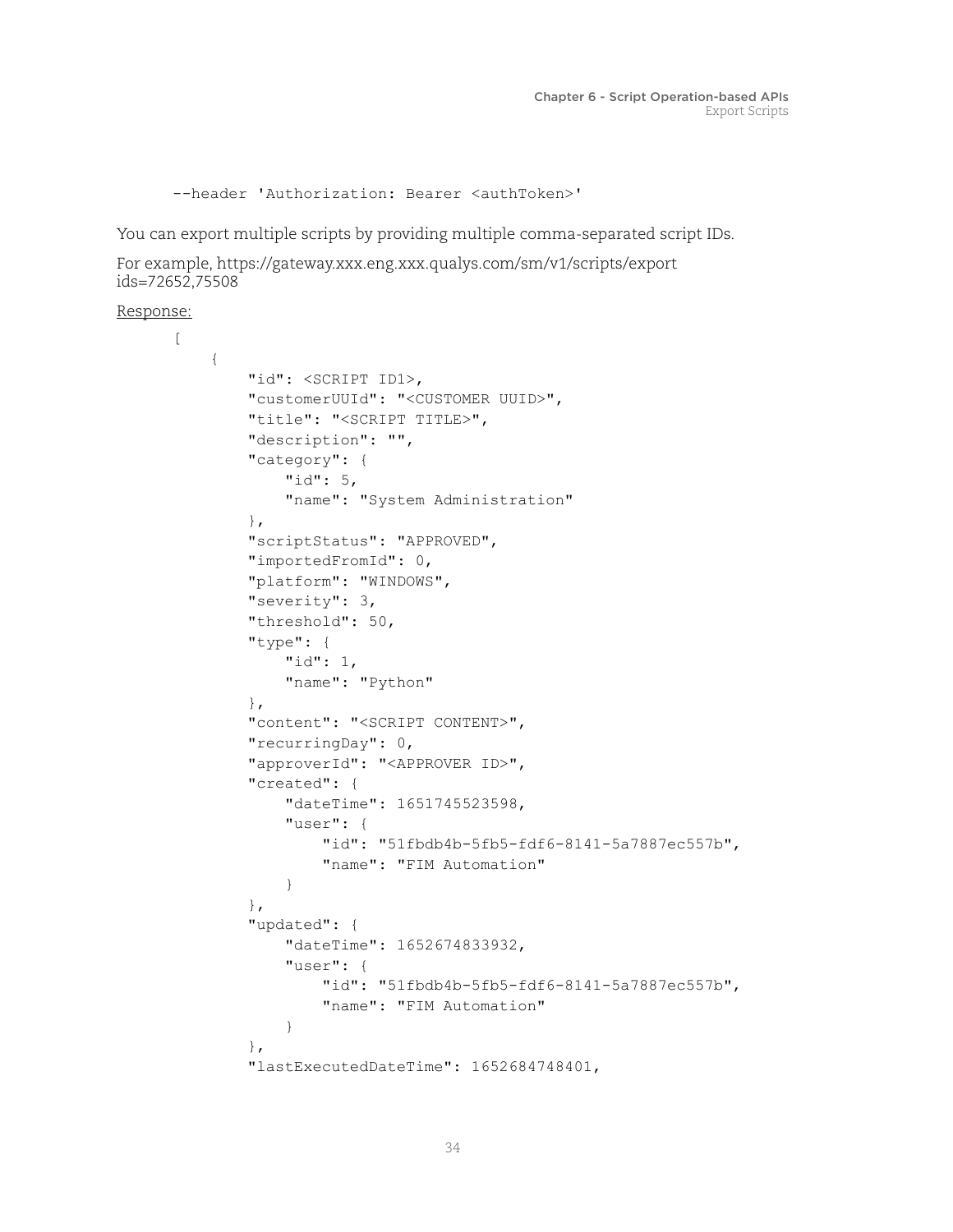```
 "hasBlacklistedCommands": true,
         "blacklistedCommands": "os.chmod, wget.download"
    },
     {
         "id": <SCRIPT ID2>,
         "customerUUId": "<CUSTOMER UUID>",
         "title": "<SCRIPT TITLE>",
         "description": "",
         "category": {
             "id": 5,
             "name": "System Administration"
         },
         "scriptStatus": "APPROVED",
         "importedFromId": 0,
         "platform": "WINDOWS",
         "severity": 3,
         "threshold": 50,
         "type": {
             "id": 1,
             "name": "Python"
         },
         "content": "<SCRIPT CONTENT>",
         "recurringDay": 0,
         "approverId": "<APPROVER ID>",
         "approverName": "FIM Automation",
         "created": {
             "dateTime": 1651748729939,
             "user": {
                 "id": "51fbdb4b-5fb5-fdf6-8141-5a7887ec557b",
                 "name": "FIM Automation"
 }
         },
         "updated": {
             "dateTime": 1652674850859,
             "user": {
                 "id": "51fbdb4b-5fb5-fdf6-8141-5a7887ec557b",
                 "name": "FIM Automation"
 }
         },
         "lastExecutedDateTime": 1652674850859,
         "hasBlacklistedCommands": true,
         "blacklistedCommands": "os.chmod, wget.download"
    }]
```
**Note:** The script content is in base64-encoded format.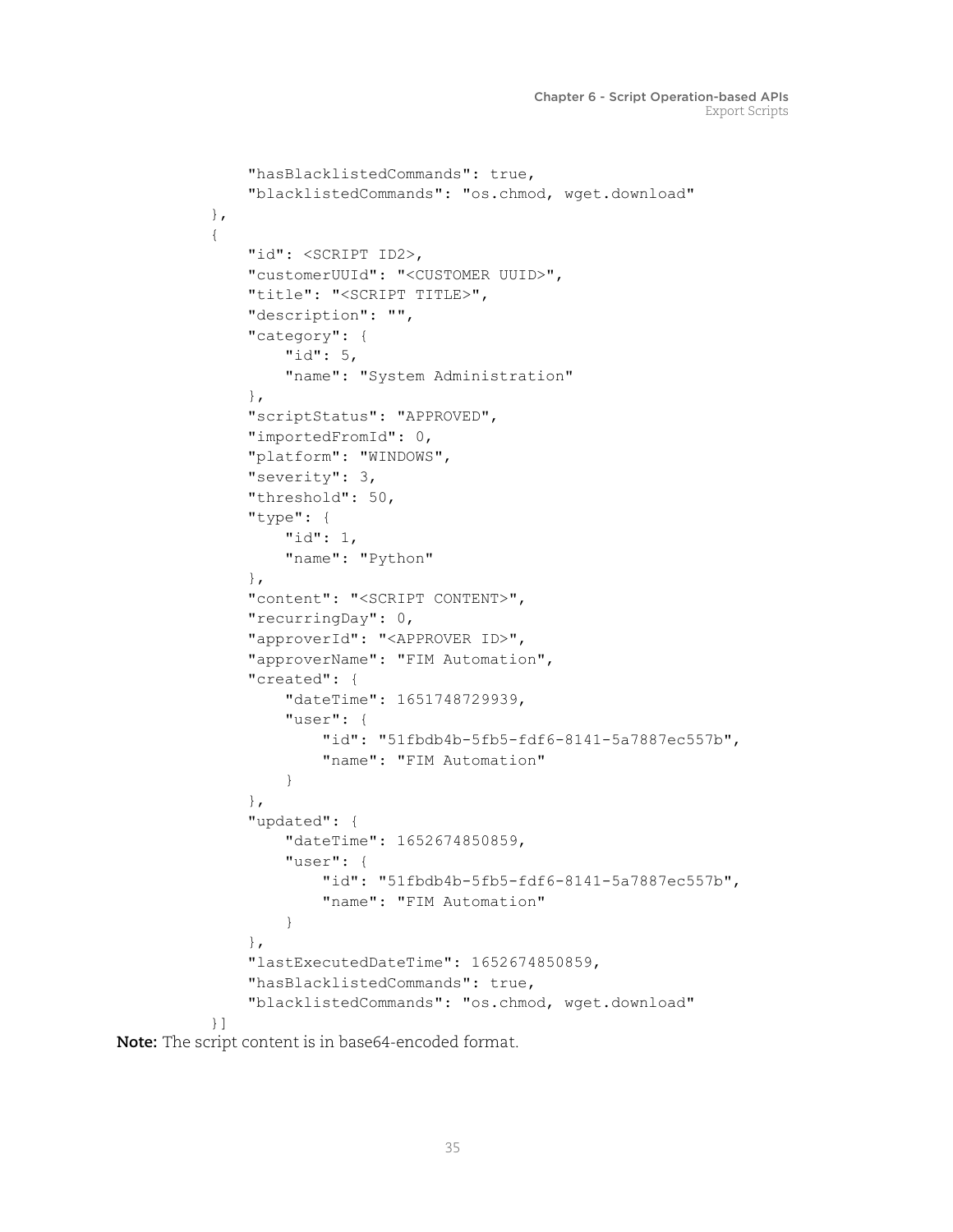# <span id="page-35-0"></span>Import Scripts

#### **/sm/v1/scripts/import**

[POST]

Import scripts into CAR. Importing a script only imports the script details and excludes the meta data such as asset details.

## Response Code

- 200: Successfully imported the scripts
- 409: Conflict(If duplicate script name is present)
- 429: Too many requests(Maximum script creation limit is reached)
- 500: Internal server error

## Input Parameters

| File (form-data) option in | Browse and select the file to be imported.                                                                                                                             |
|----------------------------|------------------------------------------------------------------------------------------------------------------------------------------------------------------------|
| request body.              | <b>Note:</b> The file must be in .json) format.                                                                                                                        |
| Authorization (String)     | (Required) Authorization token to authenticate to the Qualys<br>Cloud Platform.<br>Prepend token with "Bearer", followed by a space. For example,<br>Bearer authToken. |

## Sample

#### Request:

```
curl--location--
requestPOST'https://gateway.xxx.eng.xxx.qualys.com/sm/v1/scripts/i
mport'\
```

```
--header'Content-Type:multipart/form-
data;boundary=<calculated when request is sent>'\
```
--header'Authorization:Bearer<authToken>'\

#### --

```
form'file=@"/C:/Users/abc/Downloads/ExportedScripts_202205050712.j
son"'
```
#### Response:

```
{ 
"ImportedIds":"[16508]" 
}
```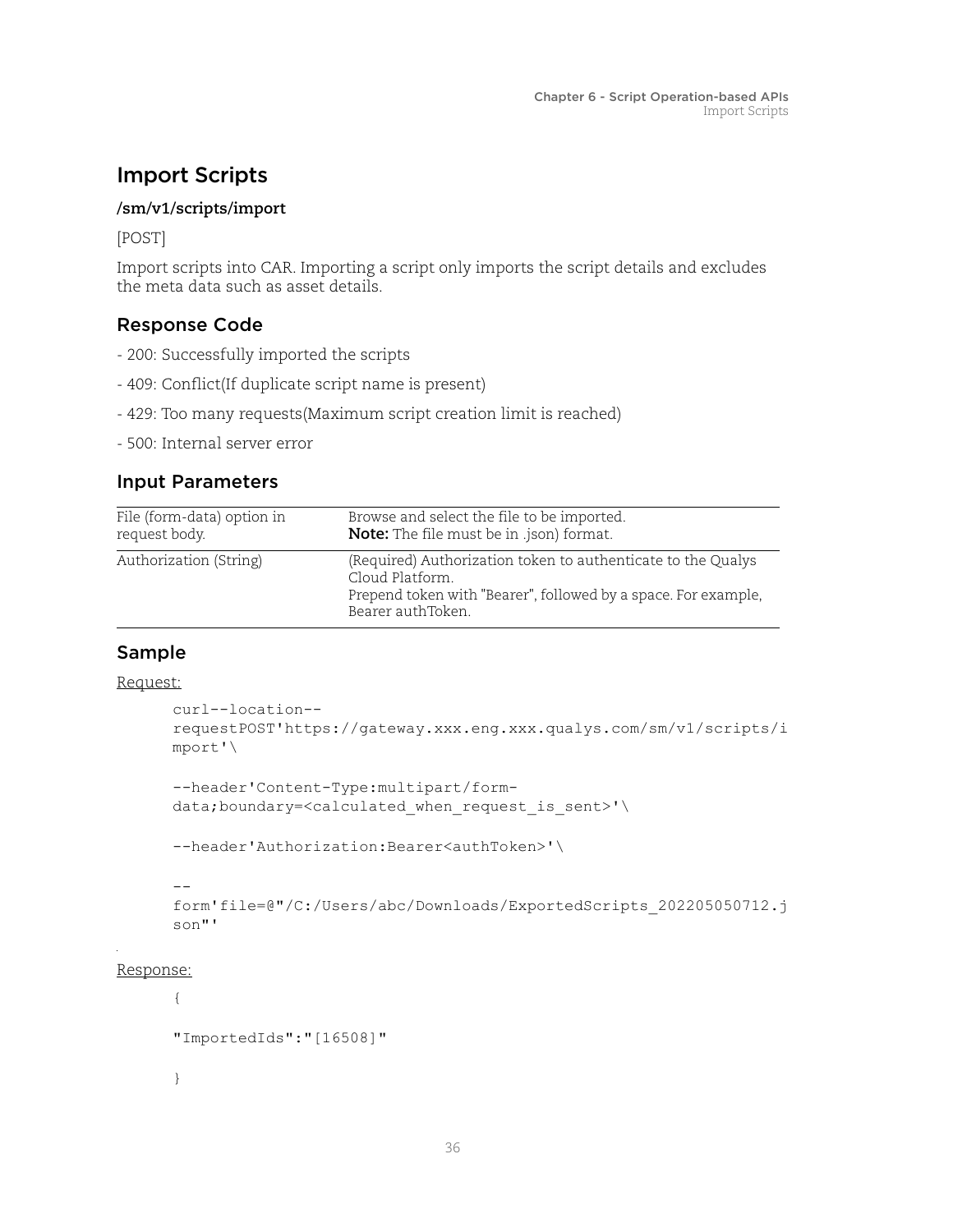# <span id="page-36-0"></span>Clone Scripts

#### **/sm/v1/scripts/{scriptId}/clone**

[POST]

Clone a script by using script ID or script name. Even if you clone an approved script, you must get it reviewed and approved before you execute it.

You cannot clone deprecated and rejected scripts.

## Response Code

- 201: Successfully cloned the script
- 400: Bad request (If script title/description is not in proper format)
- 404: If script with id/name not found
- 429: Too many requests (Maximum script creation limit is reached)
- 500: Internal server error

#### Input Parameters

| Script name/script ID as Path<br>parameter | Name or ID of the script to be cloned.                                                                                                                                    |
|--------------------------------------------|---------------------------------------------------------------------------------------------------------------------------------------------------------------------------|
| Authorization (String)                     | (Required) Authorization token to authenticate to the Qualys<br>Cloud Platform.<br>Prepend the token with "Bearer", followed by a space. For<br>example, Bearer authToken |
| scriptTitle (String)                       | Name of the newly cloned script.<br>Note: Duplicate script name is not allowed.                                                                                           |

## Sample

#### Request:

```
curl--location--
requestPOST'https://gateway.xxx.eng.xxx.qualys.com/sm/v1/scripts/{
ScriptId/ScriptName}/clone'\ 
--header'Content-Type:application/json'\ 
--header'Authorization:Bearer <authToken>'\ 
--data-raw'{ 
"scriptTitle":"NewClonedScript"
```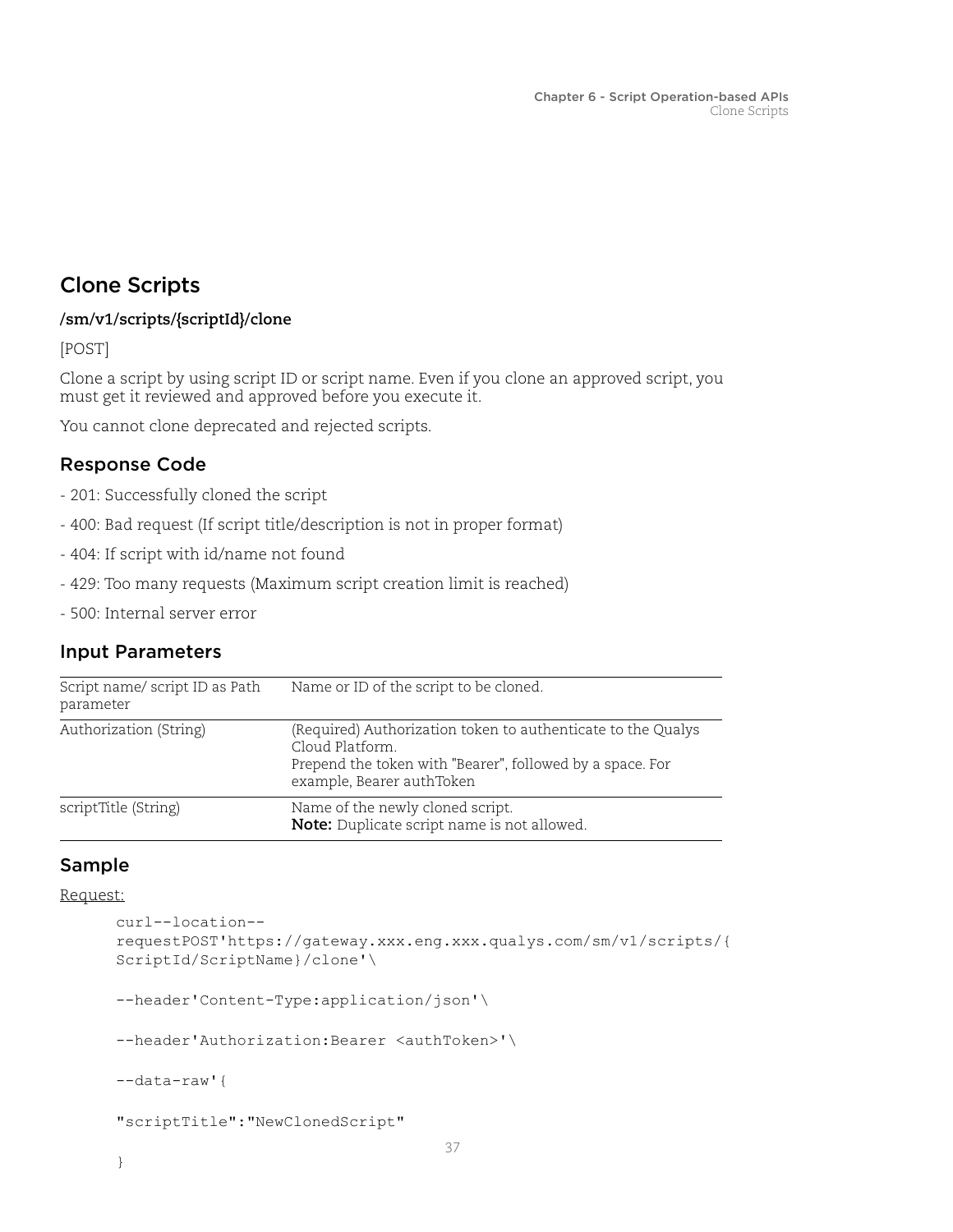```
Request Body: 
        {
```

```
"scriptTitle":"<SCRIPT NAME>" 
}
```

```
Response:
```

```
{ 
"errorCode":"0", 
"message":"Cloned script successfully", 
"body":{ 
"id":16520 
} 
}
```
# <span id="page-37-0"></span>Execute Scripts On Demand

## **/sm/v1/scripts/{scriptId}/execute**

[POST]

Execute the script on demand by using script ID.

# Response Code

- 200: Script execution started successfully

- 400: Bad request (If script is deprecated OR asset IDs, asset tag IDS not provided OR number of asset IDs > 25 OR number of asset tag IDs > 25 OR excluded asset IDs >25)

- 404: If script with id not found

- 429: Too many requests (Only one execution allowed within the interval of configured time in minutes)

- 500: Internal server error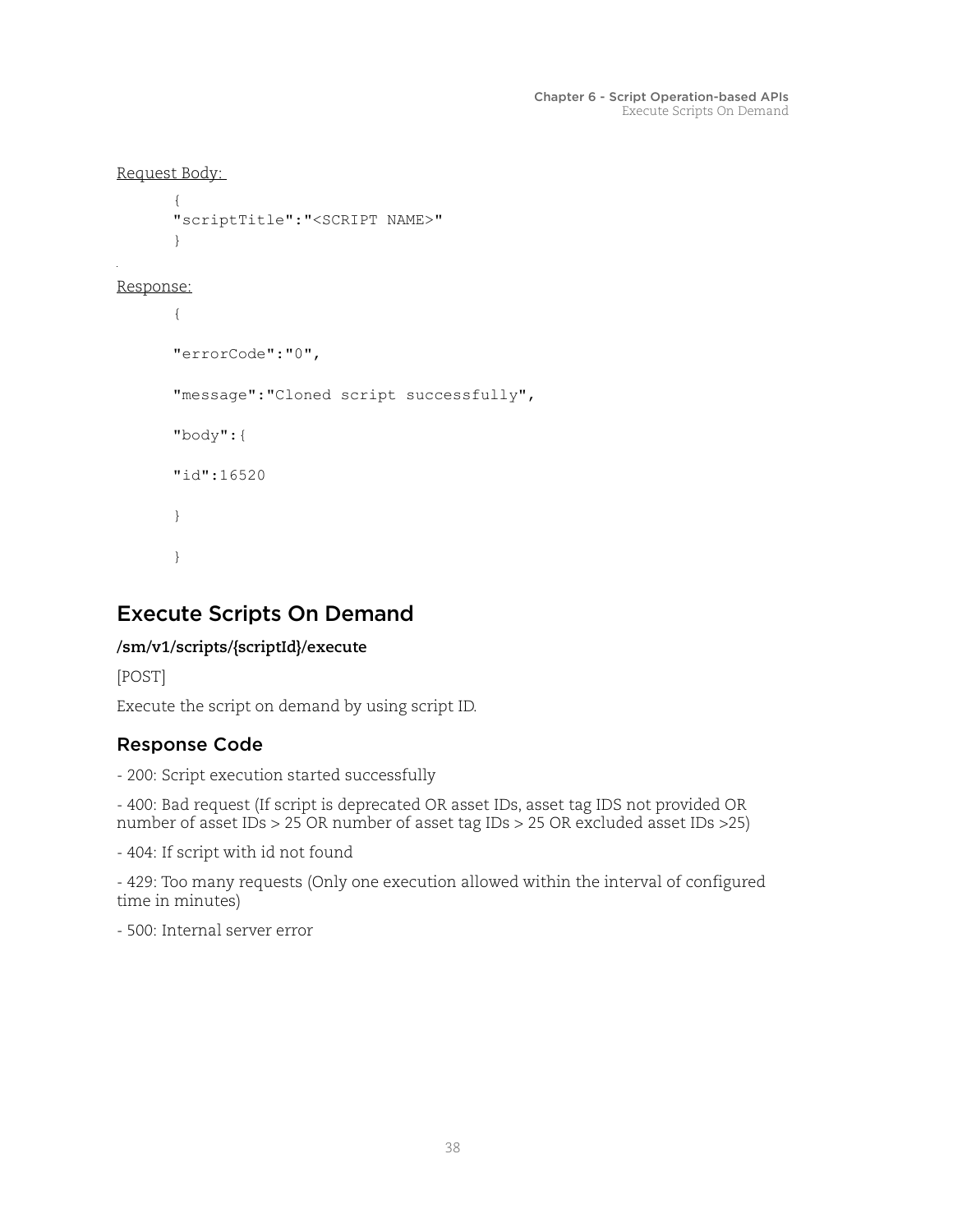| assetTagIds (String)      | Multiple comma-separated asset tag IDs can be provided.                                                                                                        |
|---------------------------|----------------------------------------------------------------------------------------------------------------------------------------------------------------|
| testMode (String)         | The script execution through public API is supported only in<br>production mode and not in evaluation mode. Hence, this flag<br>must always be set to 'false'. |
| Authorization (String)    | (Required) Authorization token to authenticate to the Qualys<br>Cloud Platform<br>Prepend token with "Bearer" and one space. For example,<br>Bearer authToken. |
| assetIds (String)         | List of asset IDs on which you want to execute the script.<br>Multiple comma-separated asset IDs can be provided.                                              |
| assetTagIds (String)      | List of asset tag IDs on which on which you want to execute<br>the script.                                                                                     |
| excludedAssetIds (String) | Asset IDs on which you do not want the script to be executed.<br>Multiple comma-separated asset IDs can be provided.                                           |

### Input Parameters

### Sample

Request:

```
curl --location --request POST 
https://gateway.xxx.eng.xxx.qualys.com/sm/v1/scripts/72648/execute
\setminus--header 'Content-Type: application/json' \
--header 'Authorization: Bearer <token>' \
--data-raw '{
     "testMode": false,
     "assetIds": [
         "<ASSET ID>"
    \left| \ \right|,
     "assetTagIds": [],
     "excludedAssetIds": []
}'
```
Request Body - Multiple Assets:

```
{
     "testMode": false,
     "assetIds": [
         "<ASSET ID1>","<ASSET ID2>","<ASSET ID3>"
     ],
     "assetTagIds": [
        "<ASSET TAG ID1>","<ASSET TAG ID2>","<ASSET TAG ID3>"
```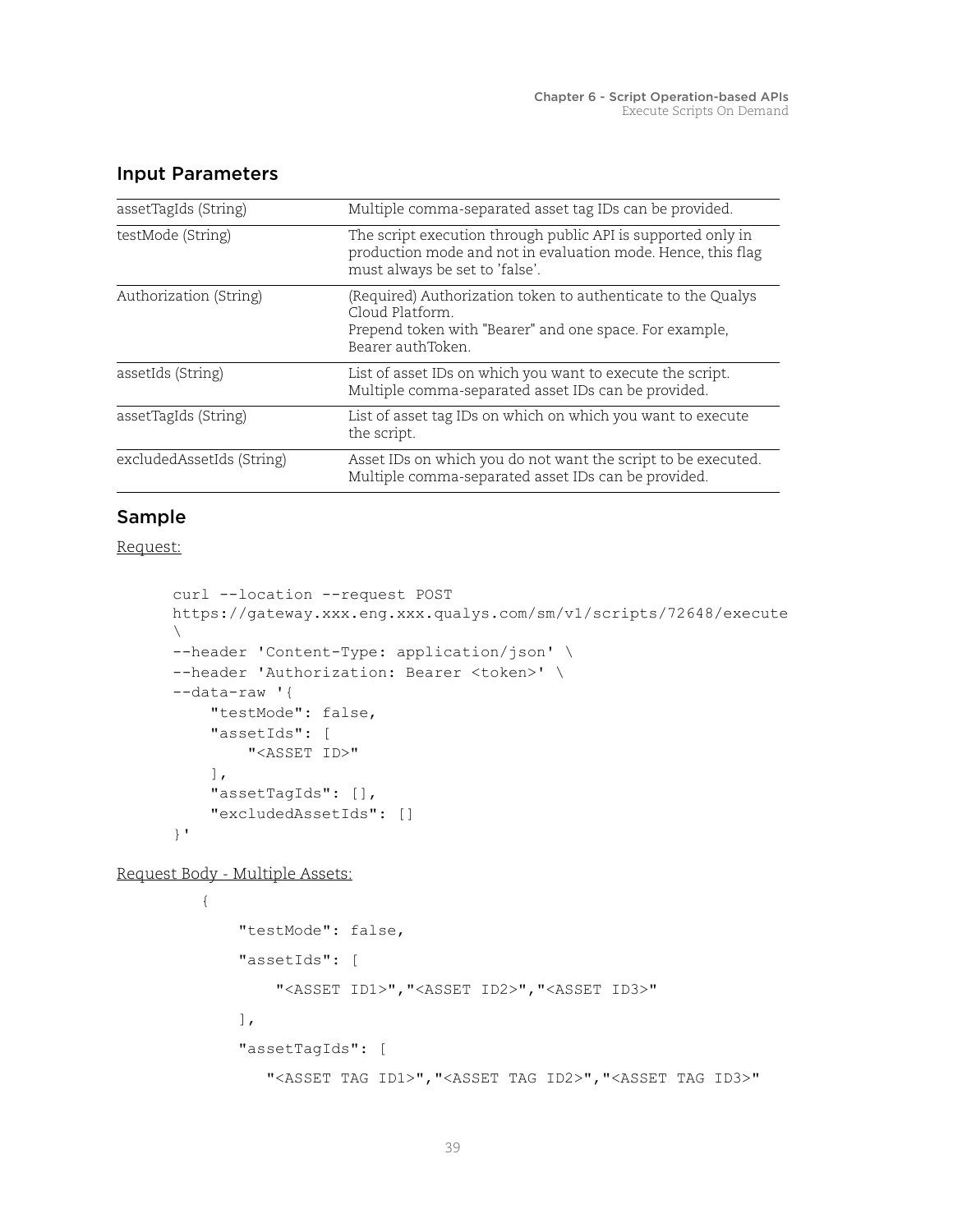```
\vert,
                "excludedAssetIds": [
                   "<ASSET ID1>","<ASSET ID2>","<ASSET ID3>"
          ]
          }
Response:
          {
                "body": {
                    "correlationUuid": "<CORRELATION UUID>"
                }
          }
```
**Note:** Correlation UUID is returned when the script is executed. User can use this as filter in request body to find the job details using /jobs/search POST API.

[See "List Script Jobs" on page](#page-21-2) 22.

# <span id="page-39-0"></span>Schedule Script Execution

#### **/sm/v1/scripts/scheduler**

[POST]

Create a schedule to enable script execution at a specific date and time in future. Schedules can be of two types:

- One-time schedule
- Recurring schedule

**Notes:**

- StartDate, EndDate, and StartTime are mandatory fields
- Recurring schedule job can be any of the following:
- -- Hourly
- -- Daily
- -- Weekly
- -- Monthly

You must have a unique title for the schedule. The following error message is displayed if another schedule already exists by the same title:

"Scheduler with the same title already exists: <Schedule Title>"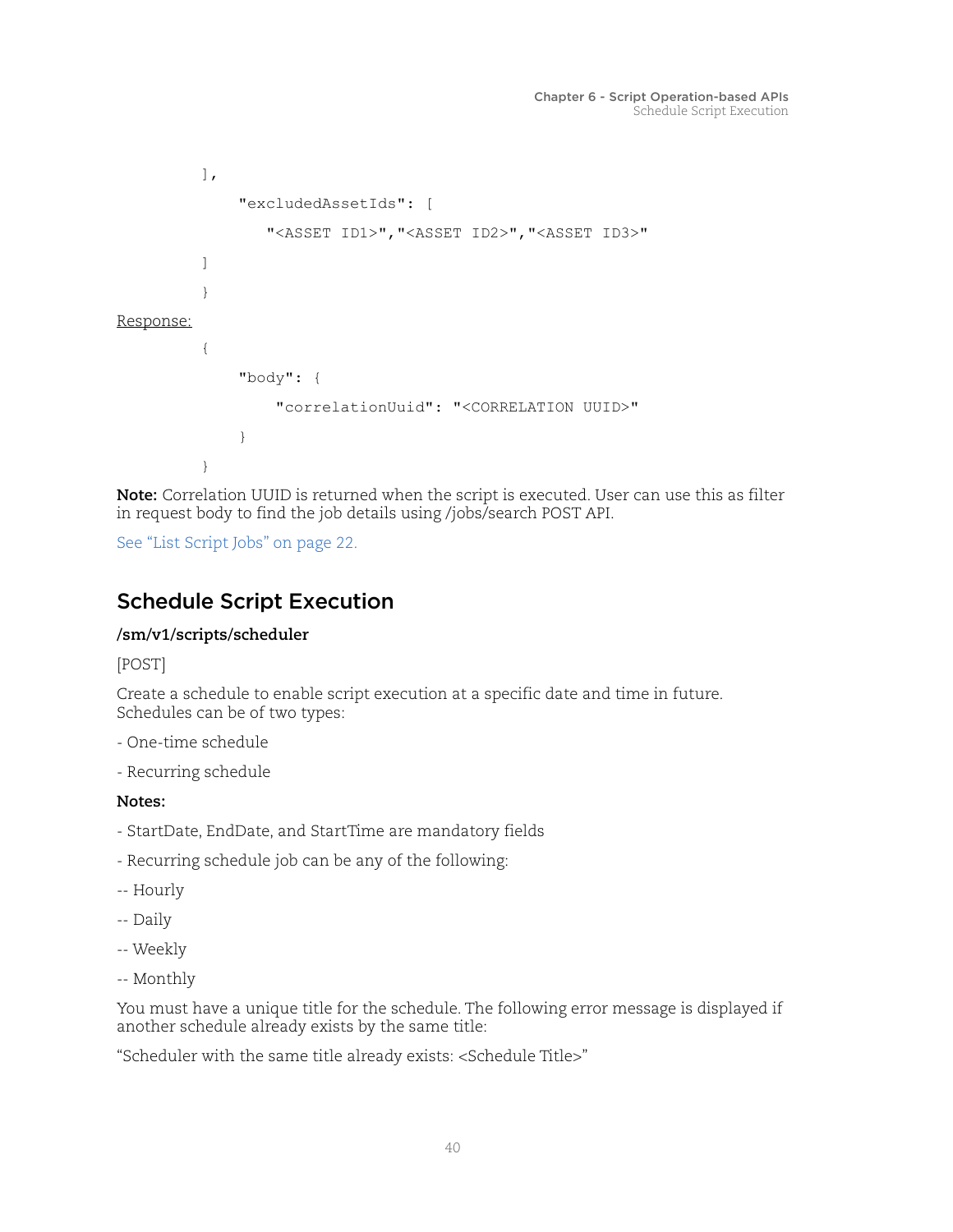## Response Code

- 201: Successfully scheduled a script

- 400: Bad request (Assets or Asset tags are empty OR based on configured schedule, the given trigger will never fire)

- 404: If script with id not found
- 409: Conflict (If duplicate schedule name is present)
- 500: Internal server error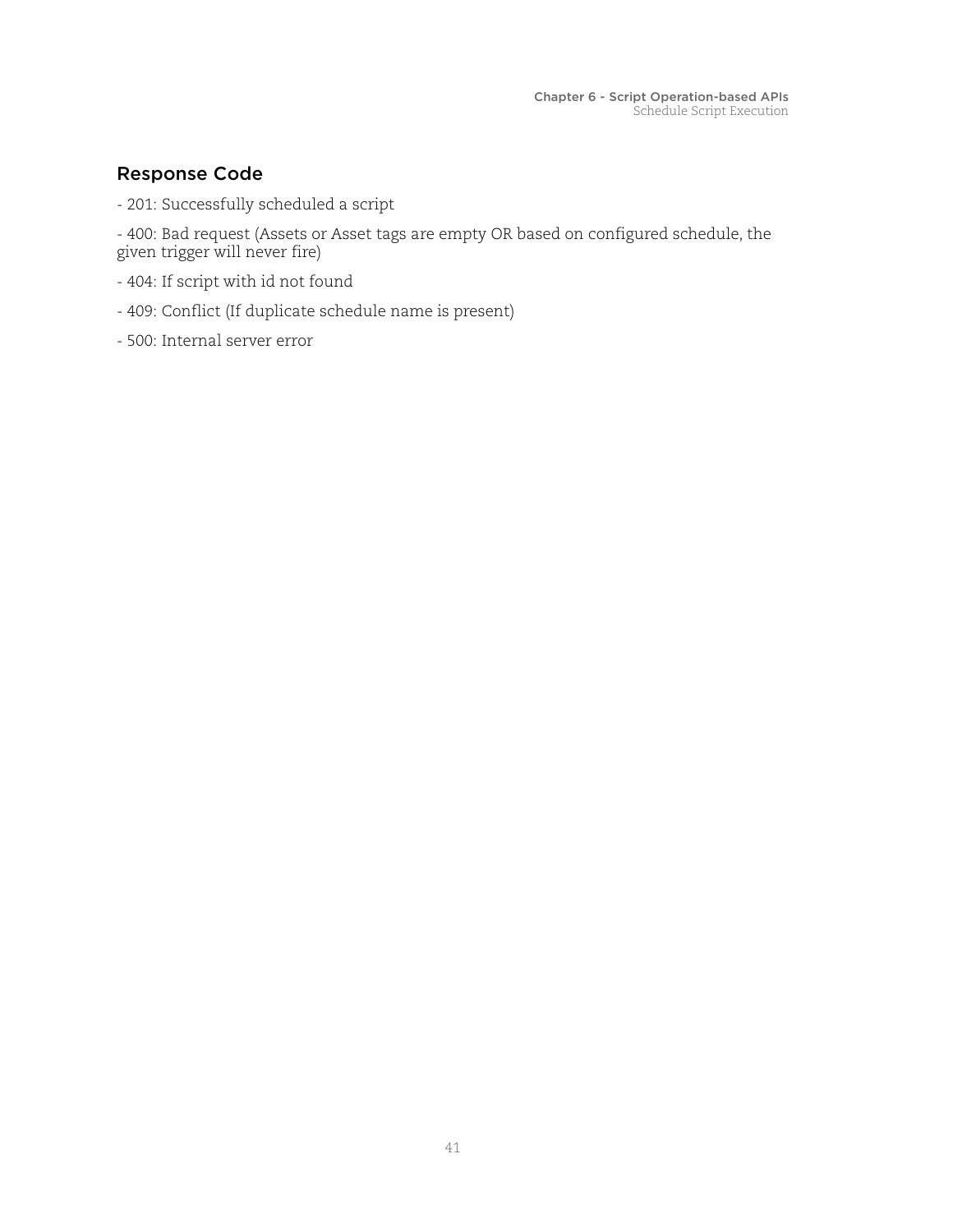| activate (String)                              | Activate flag can be set to true if user wants to activate the<br>schedule for execution of script.                                                                                                                            |
|------------------------------------------------|--------------------------------------------------------------------------------------------------------------------------------------------------------------------------------------------------------------------------------|
| Authorization (String)                         | (Required) Authorization token to authenticate to the Qualys<br>Cloud Platform.<br>Prepend token with "Bearer" and one space. For example,<br>Bearer authToken.                                                                |
| assetTags: Uuid (String), ID<br>(Integer)      | Provide the agent UUID and the Asset Tag ID. For example:<br>[{UUId: "0479cf1f-46a8-47ac-af52-<br>3984e60f825b", id: 119082623}]                                                                                               |
| Assets: UUID (String), ID<br>(Integer)         | Provide the agent UUID and the asset ID. For example:<br>[{UUId: "2a44cadf-beea-4ef7-9c5e-<br>05639851018f", id: 21094690}]                                                                                                    |
| Description (String)                           | Provide a description for the schedule.                                                                                                                                                                                        |
| excludedAssets: UUID (String),<br>ID (Integer) | Asset IDs on which you do not want the script to be executed.<br>Multiple comma-separated asset IDs can be provided.<br>For example:<br>excludedAssets: [ {UUId: "322ff7aa-<br>cc5a-4674-8201-bfb06bbf2c1f", id:<br>21789601}1 |
| Script ID (String)                             | The ID of the script to be scheduled for execution.                                                                                                                                                                            |
| Script title (String)                          | The title of the script to be executed.                                                                                                                                                                                        |
| title (String)                                 | The title of the schedule.                                                                                                                                                                                                     |
| user ID (String)                               | The customer UUID.                                                                                                                                                                                                             |
| user name (String)                             | Customer's user name.                                                                                                                                                                                                          |
| endDate (String)                               | Last date of the schedule.                                                                                                                                                                                                     |
| startDate (String)                             | Date on which the schedule should start.                                                                                                                                                                                       |
| startTime (String)                             | Time at which the schedule should start.                                                                                                                                                                                       |
| scheduleType (String)                          | Recurrence type of the schedule - ONE_TIME, DAILY, HOURLY,<br>WEEKLY.                                                                                                                                                          |
| hourlyInterval (Integer)                       | Only applicable to 'Hourly' schedule type. Indicates that the<br>script is to be executed with an interval of the specified<br>number of hours.                                                                                |
| daysOfWeek (String)                            | Applicable only for 'Weekly' schedule type. Indicates that the<br>script is to be executed with an interval of the specified<br>number of days of the week.                                                                    |
| recurrenceDate (Integer)                       | Applicable for 'Monthly' schedule type. Denotes on which<br>date of the month the script is to be executed.                                                                                                                    |
| recurrenceMonth (Integer)                      | Applicable for 'Monthly' schedule type. Denotes on which<br>month of the year the script is to be executed.                                                                                                                    |

# Input Parameters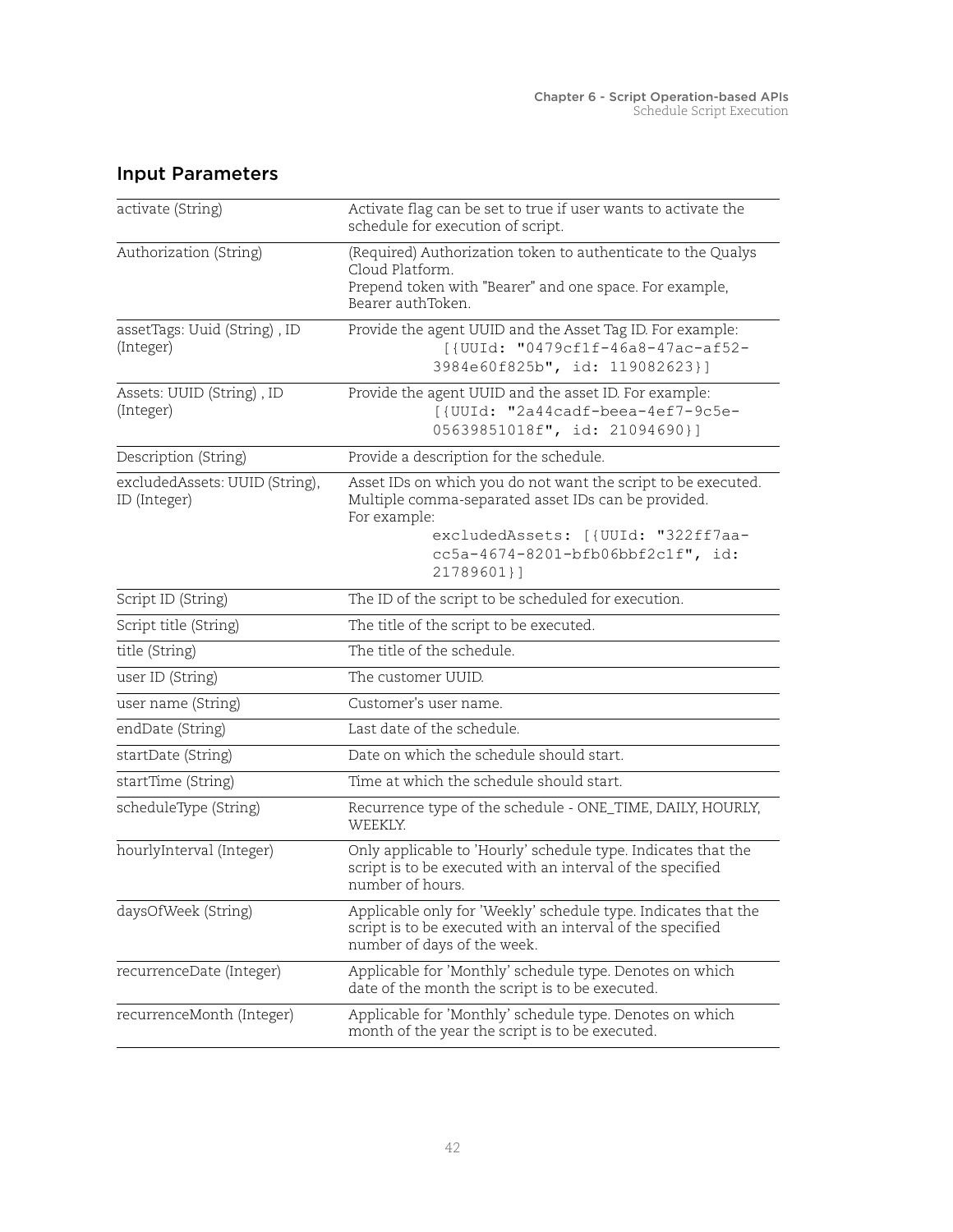## Sample

#### **Request:**

```
curl --location --request POST 
'https://gateway.xxx.eng.xxx.qualys.com/sm/v1/scripts/scheduler' \
--header 'Content-Type: application/json' \
--header 'Authorization: Bearer <token>' \
--data-raw '{
     "activate": true,
     "assetTags": [],
     "assets": [
         {
              "UUId": "<AGENT UUID>",
              "id": <ASSET ID>
         }
     ],
     "description": "",
     "excludedAssets": [],
     "scripts": [
         {
              "id": <SCRIPT ID>,
             "title": "<SCRIPT TITLE>"
         }
     ],
     "title": "<SCHEDULE TITLE>",
     "user": {
         "id": "<USER ID>",
         "name": "<USER NAME>"
     },
     "scheduleType": "ONE_TIME"
     "endDate": "2022-05-11",
     "startDate": "2022-05-11",
     "startTime": "07:25:00",
     "scheduleType": "ONE_TIME"
}'
```
**Request Body - One-time Schedule:**

```
{
     "activate": true,
     "assetTags": [],
     "assets": [
          {
              "UUId": "<AGENT UUID>",
```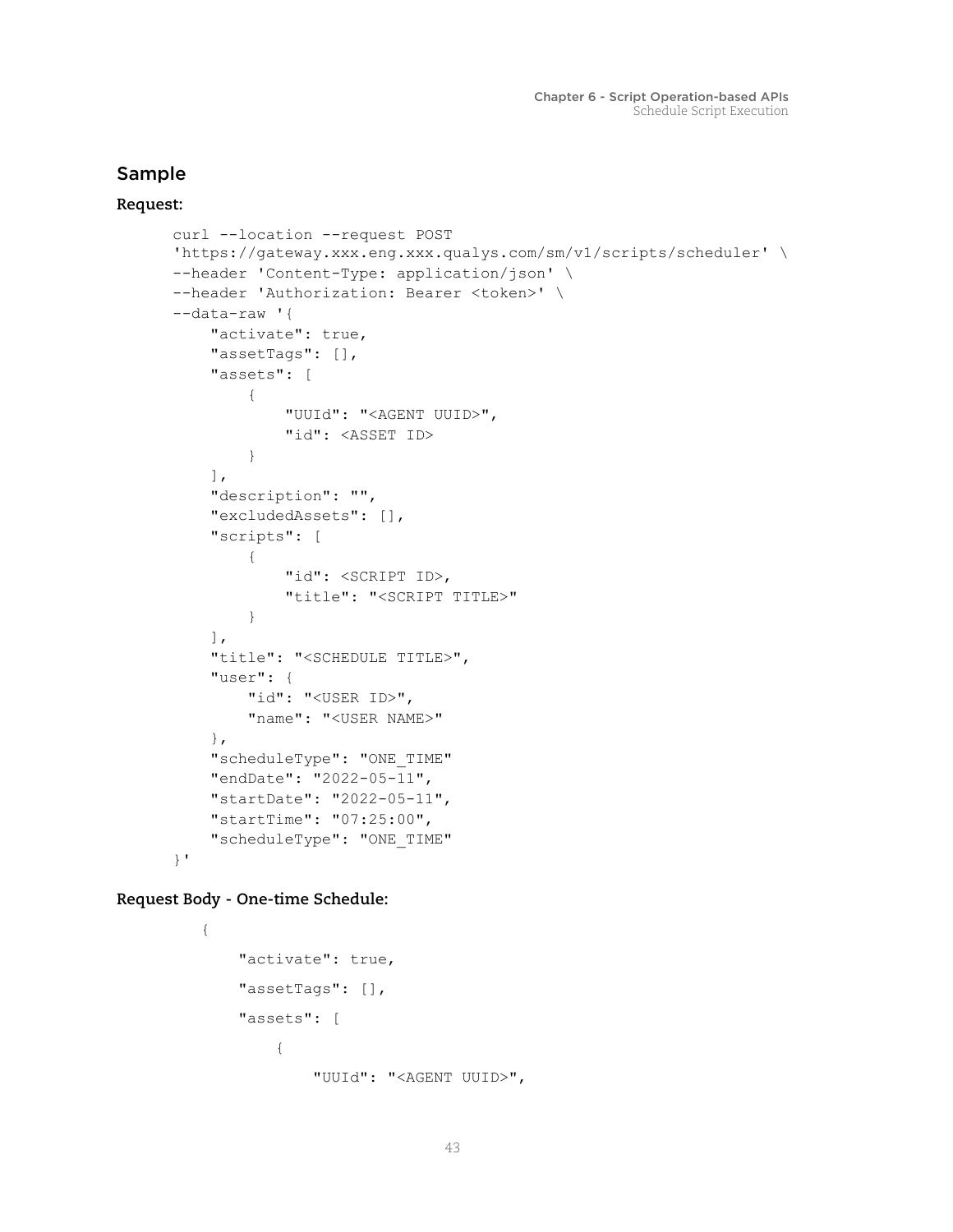```
 "id": <ASSET ID>
     }
 ],
 "description": "",
 "excludedAssets": [],
 "scripts": [
     {
         "id": "<SCRIPT ID>",
         "title": "<SCRIPT TITLE>"
     }
 ],
 "title": "SCHEDULE TITLE",
 "user": {
     "id": "<USER ID>",
     "name": "<USER NAME>"
 },
 "endDate": "2022-05-11",
 "startDate": "2022-05-11",
 "startTime": "07:25:00",
 "scheduleType": "ONE_TIME"
```
**Request Body - Recurring Monthly Schedule:**

}

{

```
 "activate": true,
 "assetTags": [],
 "assets": [
     {
          "UUId": "<AGENT UUID>",
          "id": "<ASSET ID>"
     }
\cdot
```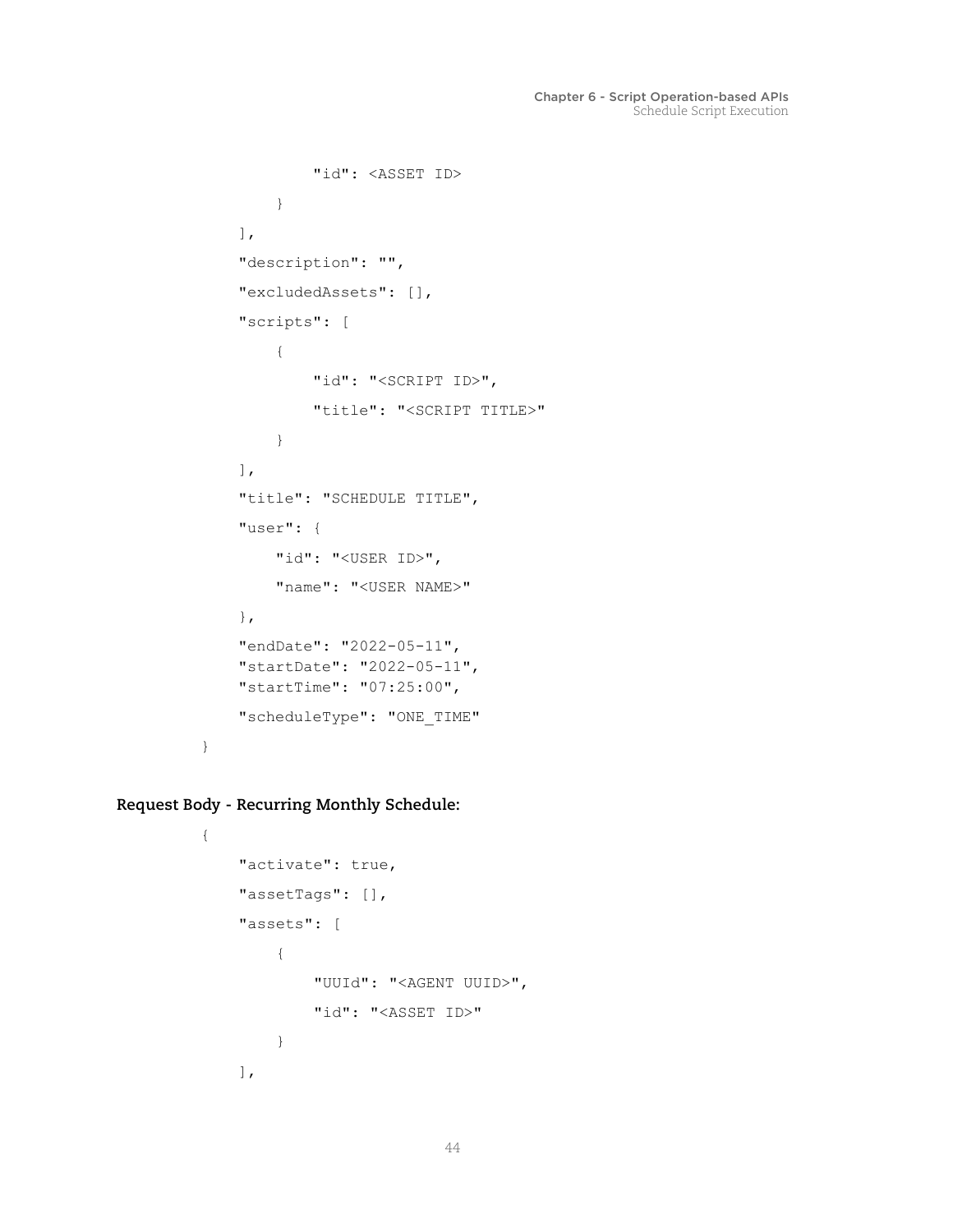```
 "description": "",
     "excludedAssets": [],
     "scripts": [
         {
             "id": "<SCRIPT ID>",
             "title": "<SCRIPT TITLE>"
         }
    \cdot "title": "<SCHEDULE TITLE>",
     "user": {
        "id": "<USER ID>",
         "name": "<USER NAME>"
     },
     "endDate": "2022-12-31",
     "startDate": "2022-05-12",
     "startTime": "09:20:00",
     "scheduleType": "MONTHLY",
     "recurrenceDate": 7,
     "recurrenceMonth": 1,
     "monthlyScheduleType": "MONTHLY_DATE_OF_MONTH_JOB"
}
```
**Request Body - Recurring Weekly Schedule:**

```
{
     "activate": true,
     "assetTags": [],
     "assets": [
         {
              "UUId": "<AGENT UUID>",
              "id": <ASSET ID>
         },
          {
              "UUId": "<AGENT UUID>",
              "id": <ASSET ID>
         }
     ],
```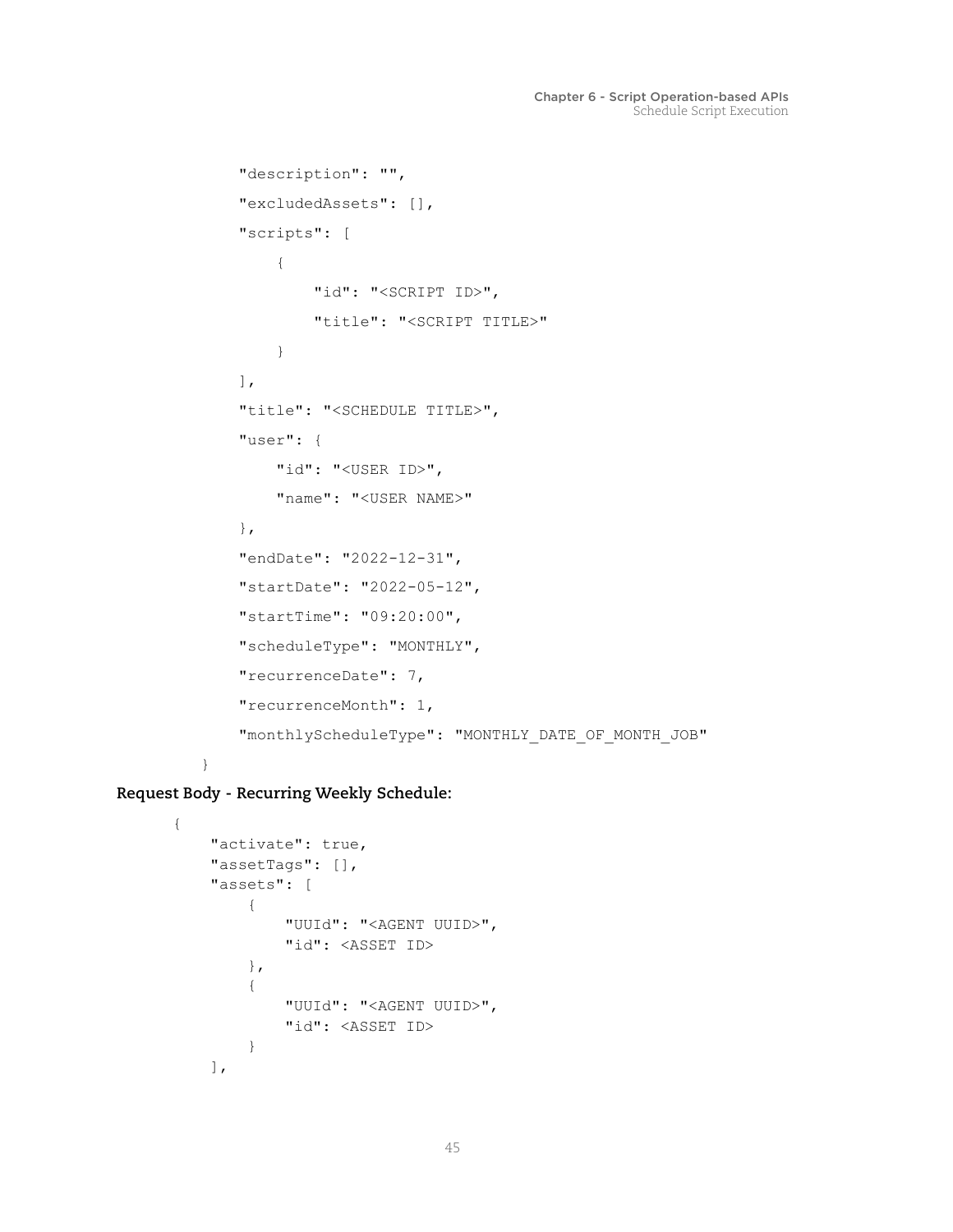```
 "description": "",
 "excludedAssets": [],
 "scripts": [
     {
         "id": <SCRIPT ID>,
         "title": "<SCRIPT TITLE>"
     }
 ],
 "title": "<SCHEDULE TITLE>",
 "user": {
     "id": "<USER ID>",
     "name": "<USER NAME>"
 },
 "endDate": "2022-05-16",
 "startDate": "2022-05-11",
 "startTime": "10:49:00",
 "scheduleType": "WEEKLY",
 "daysOfWeek": [
     "1",
     "2"
 ]
```
**Request Body - Recurring Hourly Schedule:**

}

```
{
     "activate": true,
     "assetTags": [],
     "assets": [
         {
              "UUId": "<AGENT UUID>",
              "id": <ASSET ID>
         }
     ],
     "description": "",
     "excludedAssets": [],
     "scripts": [
          {
              "id": <SCRIPT ID>,
              "title": "<SCRIPT TITLE>"
```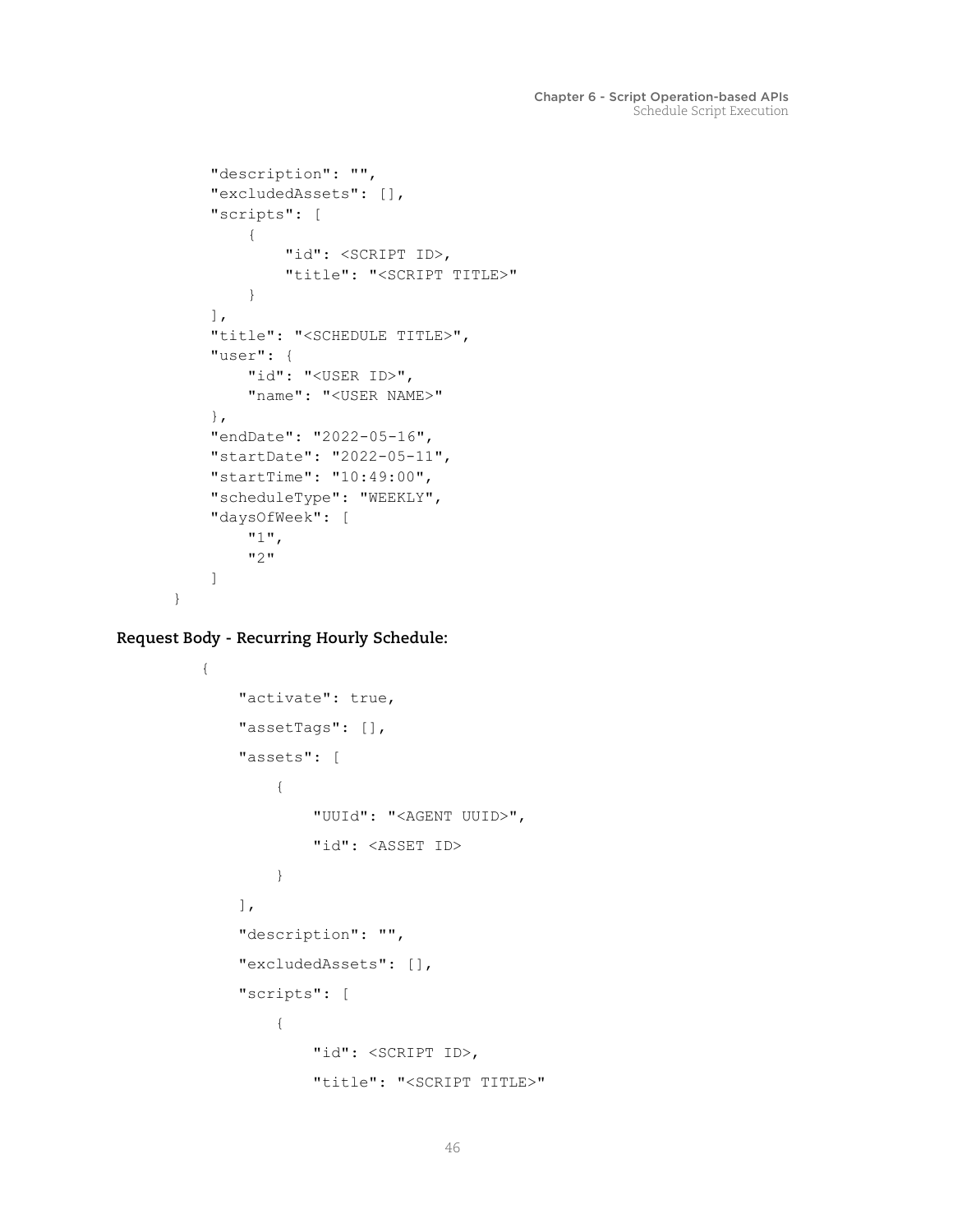```
 }
     ],
     "title": "<SCHEDULE TITLE>",
     "user": {
         "id": "<USER ID>",
         "name": "<USER NAME>"
     },
     "endDate": "2022-05-16",
     "startDate": "2022-05-11",
     "startTime": "10:49:00",
     "scheduleType": "HOURLY",
     "hourlyInterval": 6
}
```
**Request Body - Recurring Daily Schedule:**

```
{
     "activate": false,
     "assetTags": [],
     "assets": [
          {
              "UUId": "<AGENT UUID>",
              "id": "<ASSET ID>"
          }
     ],
     "description": "",
     "excludedAssets": [],
     "scripts": [
          {
              "id": "<SCRIPT ID>",
              "title": "<SCRIPT TITLE>"
          }
    \vert,
     "title": "<SCHEDULE TITLE>",
```